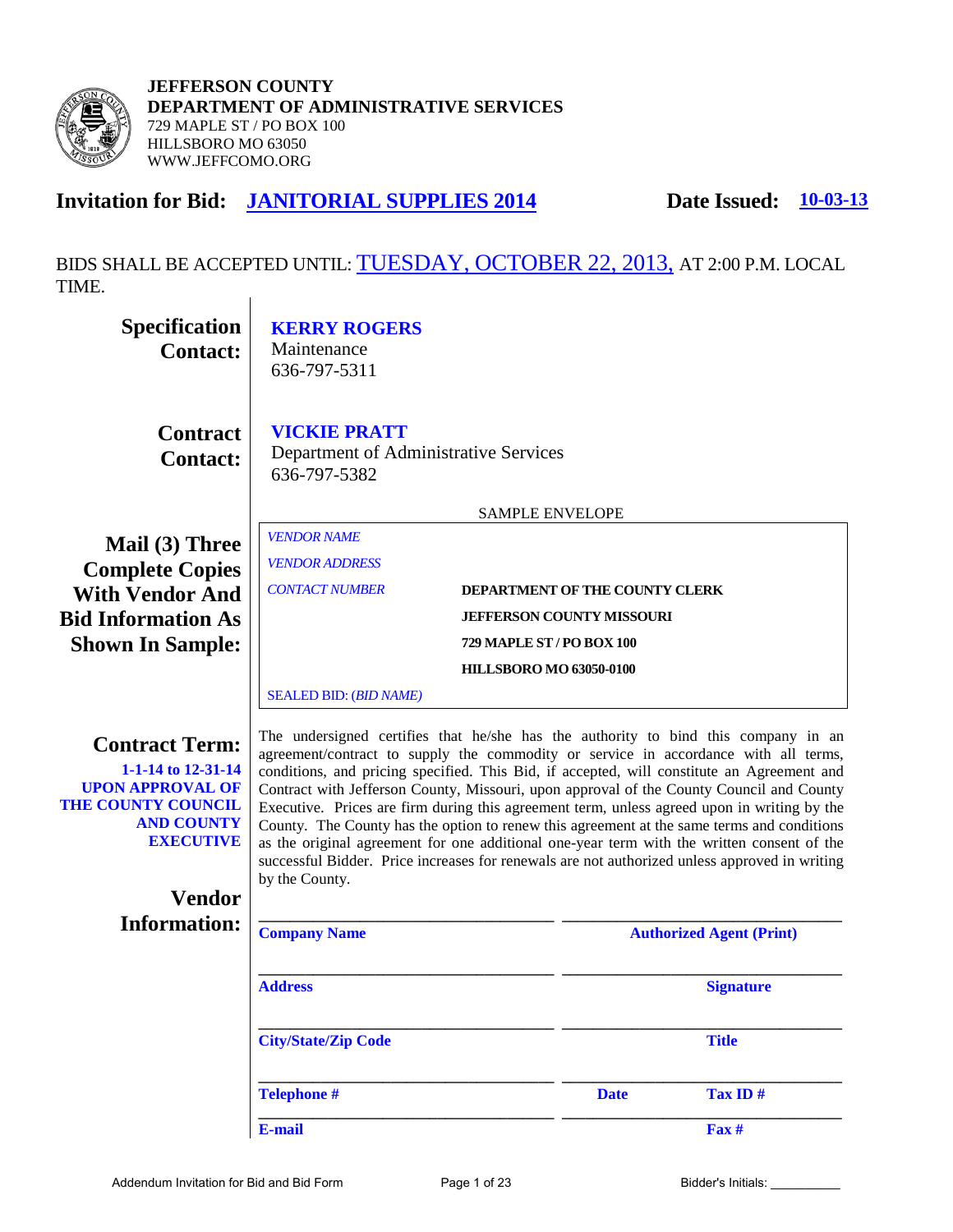## **TABLE OF CONTENTS:**

| <b>Legal Notice and Invitation for Bid</b> | Page 1  |
|--------------------------------------------|---------|
| <b>Table of Contents</b>                   | Page 2  |
| <b>Bid Requirements</b>                    | Page 3  |
| <b>Bidders Response and Contract</b>       | Page 5  |
| <b>Affidavit</b>                           | Page 9  |
| <b>Specifications</b>                      | Page 11 |

## **REQUIRED DOCUMENTS\***

**Current and valid Certificate of Insurance or binder showing required insurance coverage must be provided with each bid.**

**(County must be added as additional insured if awarded)**

**Bid deposits/bonds must be in the exact amount as stipulated in the bid.** 

**Proof that Bidder does not owe delinquent real or personal property in Jefferson County (tax receipts for past 3 years)** 

**Obtain receipts at http://jeffersonmo.devnetwedge.com Or** 

**A notarized affidavit stating that the applicant does not own any real or personal property in Jefferson County on company letterhead.** 

**A Notarized affidavit of work authorization and current business entity status with E-verification documentation (pages 9 & 10).** 

**Agreement to be executed by the County upon approval by the County Council and County Executive (Bidder is required to complete company information and execute signature).** 

# **\*BIDS WILL BE REJECTED IF REQUIRED DOCUMENTATION IS NOT INCLUDED OR COMPLETED**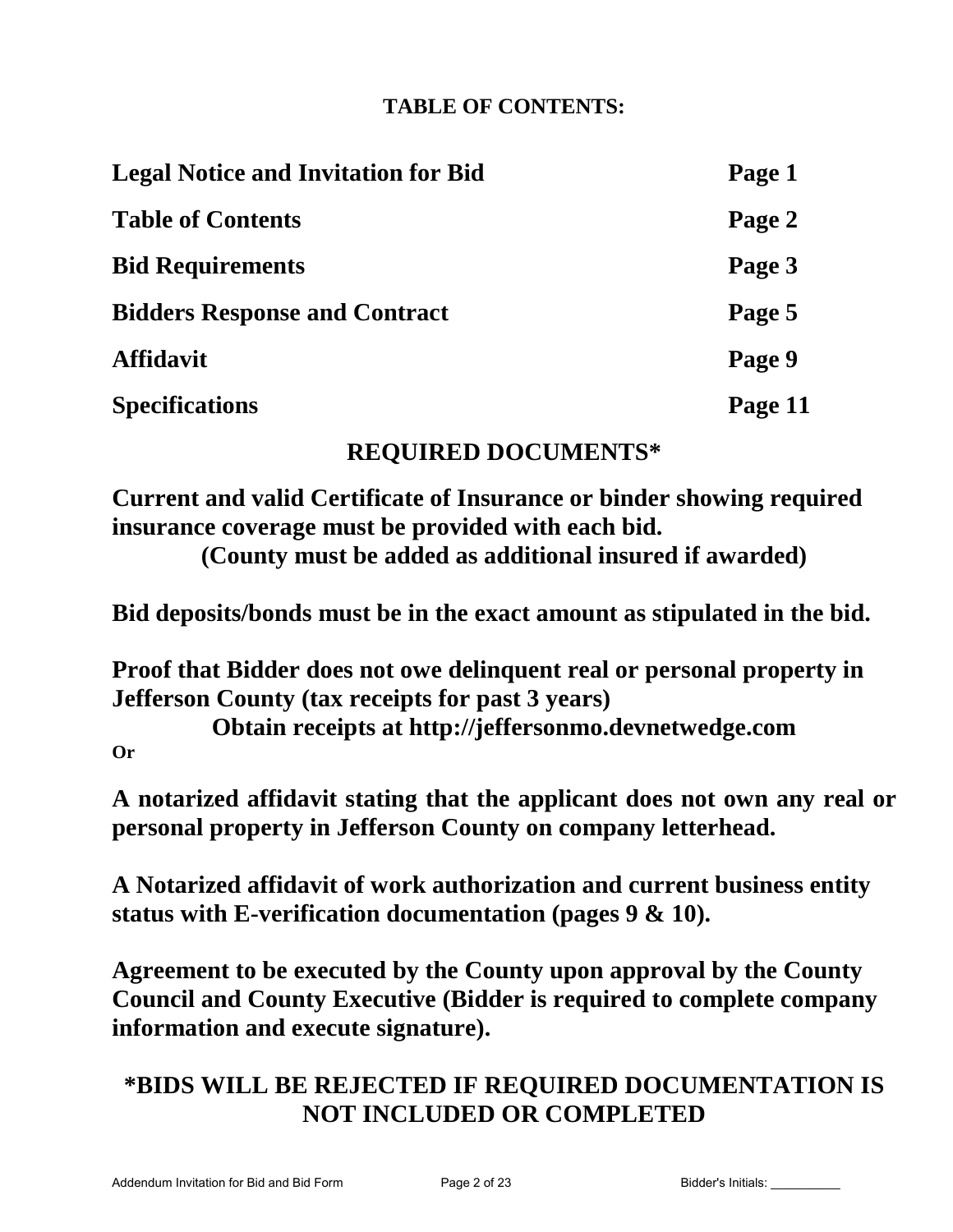#### **1.0 BID REQUIREMENTS**

#### **Bidder shall initial all pages and return where the Bid Document denotes "BIDDER"S INITIALS: \_\_\_\_\_"**

#### **1.1 BID SUBMISSION:**

Submit bid form in triplicate (three copies) with specification pages, if applicable. No facsimile or electronic bids shall be accepted and shall be rejected. The Vendor prior to the submission dead line as stated on page 1 must submit all bids. Late bids will not be accepted and returned to the vendor unopened. The County reserves the right to request additional written or oral information from Respondents in order to obtain clarification. A fully executed Affidavit is required by Section 285.530 RSMo and shall be submitted with the bid form. A copy of the Affidavit is attached hereto. Failure to execute the Affidavit shall result in the bid being rejected. Failure to comply with any provision, provide any required documentation, insurance forms or deposits or bonds in exact amounts or any other term or condition that is not in strict conformance shall result in the bid being rejected.

#### **1.2 BASIS OF BID AWARD:**

Award may be made on an item-by-item basis to the lowest and best Bidder(s) or award may be made to the lowest and best bid total, whichever provides the greatest value to the County from the standpoint of suitability to purpose, quality, service, previous experience, price, ability to deliver, or any other reason deemed to be in the best interest of the County. Quantities stated herein represent an estimate for the period stated. Orders shall be placed for actual requirements as needed. The County may reject any or all bids for any reason and may waive any informality. Bids submitted from a Missouri State Contract shall include a copy of the State Contract with the bid. Bid award does not constitute an order or obligation to order by the County. The issuance of a Purchase Order Number shall be construed as acceptance of a Contract with all terms, conditions, and prices firm during the length of the agreement terms.

#### **1.3 BID AWARD**:

It is further agreed that the Contract shall not be valid and binding upon the County until approved by the County Counselor, as to legal form and is subject to the Ordinances, Resolutions and Orders of Jefferson County, Missouri, and State and Federal Law. If no Bid or Bids have been awarded by the County Council within forty-five (45) days following the opening of the bids then all bids will be deemed Rejected.

#### **1.4 BID PREPARATION:**

- 1. Bidders are responsible for examination of drawings, specifications, schedules and instructions. Failure to do so will be at the Bidder's risk.
- 2. Each Bidder shall furnish the information required by the invitation. The Bidder shall sign all required documents. All deletions and erasures shall be initialed
- 3. Alternate bids for supplies or services other than specified shall not be considered unless authorized by invitation.
- 4. Bidder shall state a definite time for delivery of goods or for performance of services unless otherwise specified in the invitation for bid.
- 5. When specified, samples must be timely submitted and at no expense to the County.
- 6. Failure to adhere to all requirements may result in the response being disqualified as non-responsive.

#### **1.5 MODIFICATION OR WITHDRAWAL OF BIDS:**

Bids may be modified or withdrawn prior to the exact hour and date specified for receipt of bids, provided the modification or withdrawal is in writing and is delivered in the same manner as a bid submission.

#### **1.6 LATE BIDS:**

It is the responsibility of the Bidder to deliver his bid or bid modification on or before the date and time of the bid closing to the Department of the County Clerk. Bids received late will be rejected and returned unopened to the Bidder.

#### **1.7 BID DEPOSITS/BONDS:**

Bid Deposits/Bonds are not required unless specified in the specifications. Bid deposits/Bonds must be in the exact amount as stipulated in the bid.

#### **1.8 MATERIAL AVAILABILITY:**

Bidders must accept responsibility for verification of material availability, product schedules and other pertinent data prior to submission of bid and delivery time. It is the responsibility of the Bidder to notify the County immediately if the materials specified are discontinued, replaced, or not available for an extended period of time. All materials ordered by the County, shall be as needed. A sample of materials may be requested.

#### **1.9 ALTERNATE BIDS:**

Alternate Bids for items will be accepted except when stated "**NO SUBSTITUTIONS".** Bidders must submit complete specifications on all alternate bids with the bid form. Alternate bids without complete specifications may be rejected. Alternate bids and exceptions to bid clauses must be clearly noted on the bid form. The County may accept or reject alternate bids; whatever is most advantageous to the County.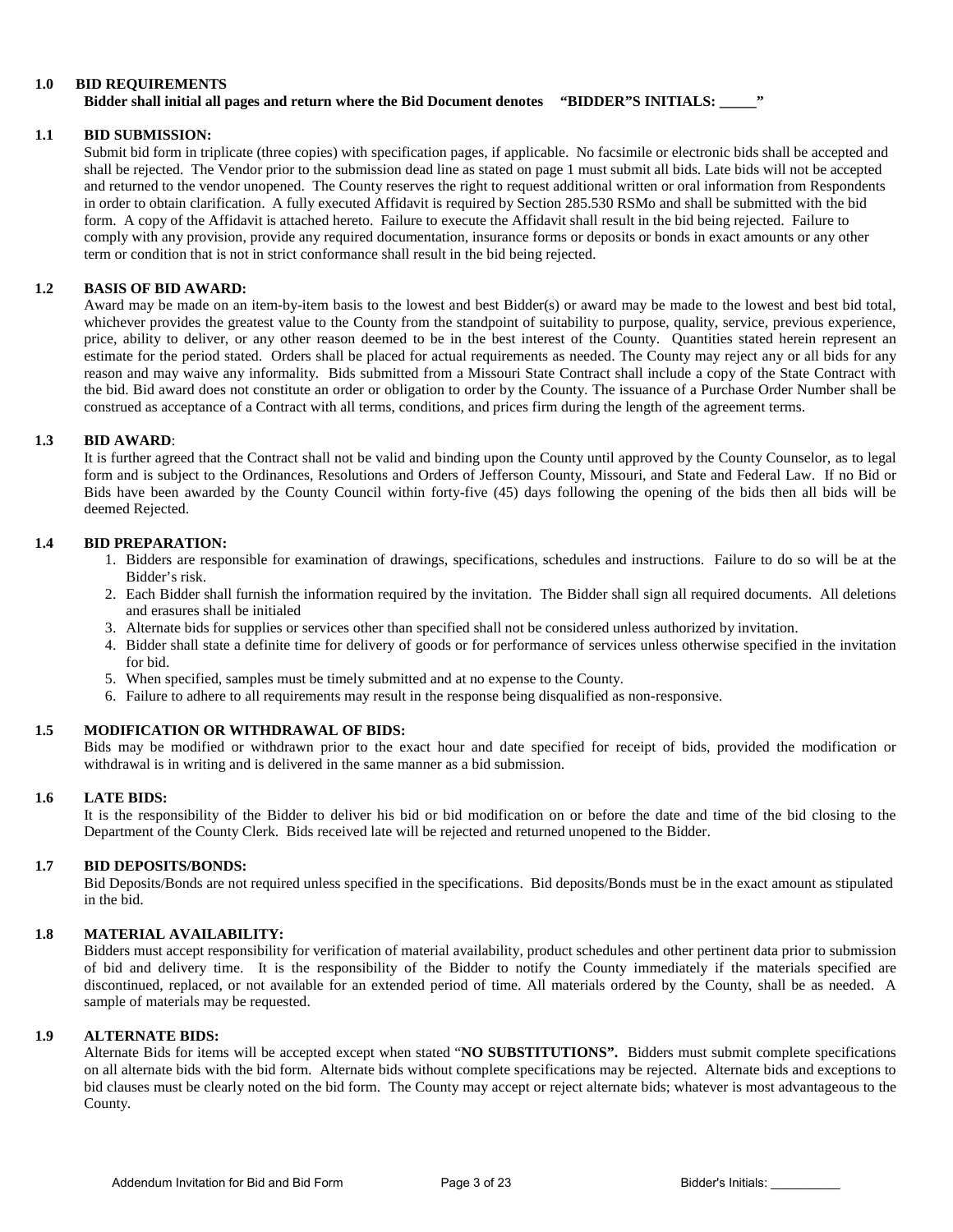#### **1.10 INCORPORATION OF DOCUMENTS:**

The terms of the Bid Invitation, Bid Specifications, Bid Form are and shall be incorporated into the contract as if fully setout therein. The Bid, if accepted and approved by the County Council and County Executive shall constitute the terms of a Contract or Agreement with Jefferson County, Missouri, subject to any further Amendments, Memoranda or other documents or specifications which must be set forth in writing and signed by all parties.

#### **1.11 ADDENDA:**

Addenda to bid specifications are incorporated by reference as if fully setout herein. It is the responsibility of the vendor to insure and verify that they are in receipt of and completed all attached addenda's prior to submission of bid forms. Verification is made by contacting the Office of Contracts and Grants at (636) 797-5382, or by reviewing the County Web Site. [\(www.jeffcomo.org\)](http://www.jeffcomo.org/).

#### **1.12 INSURANCE:**

The Vendor/Contractor shall purchase and maintain insurance with an insurance company licensed to do business in the State of Missouri or in the state where the vendor is incorporated or otherwise licensed to do business and which shall remain, at all times during the term of any contract with the County, in full force and effect. Preference will be given to a Vendor/Contractor who provides insurance with an insurance company licensed to do business in the State of Missouri, but in any event said Vendor/Contractor shall provide said insurance at its own expense. Such insurance shall be provided as will protect the Vendor/Contractor from claims which may arise out of or result from the Vendor/Contractor's execution of the work, whether such execution be by himself, his employees, agents, or by anyone for whose acts any of them may be liable. If any such work covered by the Contract is to be performed on County owned or leased premises, the Vendor agrees to carry liability and workman's compensation insurance, satisfactory to the County, and to indemnify the County against all liability, loss, and damage arising out of any injuries to persons and property caused by the Vendor, his sub-contractors, employees or agents. The insurance coverage shall be such as to fully protect the County and the general public from any and all claims for injury and damage resulting by any actions on the part of the Vendor/Contractor or its' forces as enumerated above. All policies must name the County as an additional insured and provide for thirty (30) days written prior to any material changes or cancellation. Any disputes regarding a breach, insurance amounts, liability, coverage, lapse or otherwise shall be litigated in the Circuit Court of Jefferson County, Missouri and the same shall be incorporated into any Contract agreed to by the parties.

THE COUNTY REQUIRES A CURRENT AND VALID CERTIFICATE OF INSURANCE OR BINDER SHOWING REQUIRED INSURANCE COVERAGE MUST BE PROVIDED WITH EACH BID. JEFFERSON COUNTY MUST BE ADDED AS AN ADDITIONAL INSURED AFTER AWARD OF THE BID. ANY LAPSE IN INSURANCE COVERAGE OR CANCELLATION THEREOF BY THE CONTRACTOR OR SUB-CONTRACTORS DURING THE TERMS OF THE CONTRACT SHALL IMMEDIATELY BE DEEMED A MATERIAL BREACH UNDER THE TERMS OF ANY CONTRACT.

#### A. ( X )Required ( ) Not Required **Comprehensive General Liability Insurance**

The Vendor/Contractor shall maintain and keep in full force and effect during the terms of this Contract such comprehensive general liability insurance as shall protect them from claims which may arise from operations under this Contract, whether such operations be by themselves or by anyone directly or indirectly employed by them. The amounts of insurance shall be not less than \$1,000,000.00 combined single limit for any one occurrence covering both bodily injury and property damage, including accidental death.

#### B. ( X )Required ( ) Not Required **Professional Liability Insurance**

The Vendor/Contractor shall provide the County with proof of Professional Liability Insurance, which shall protect the County against any and all claims, which might arise as a result of the operation of the Vendor/Contractor in fulfilling the terms of this Contract during the life of the Contract. The minimum amounts of such insurance will be \$1,000,000.00. Should any work be subcontracted, these limits will also apply.

C. ( X )Required ( ) Not Required **Worker's Compensation Insurance:**  per Missouri Revised Statutes Chapter 287

The Vendor/Contractor or his sub-contractor or contractors, shall maintain and keep in force of this Contract such worker's compensation insurance limits as required by the statues of the State of Missouri and Employer's Liability with limits no less than \$500,000.00.

#### **1.13 BID SUBMISSIONS**

Bids submitted on separate forms are NOT acceptable unless specified in the Bid Document. Failure to complete bid forms to the satisfaction of the County may result in rejection of your bid. It is the responsibility of each Bidder before submitting a bid to examine ALL documents thoroughly, and request written or oral interpretation of clarifications soon after discovering any conflicts, ambiguities, errors, or omissions in the bidding documents. Request for clarification must be received prior to bid openings.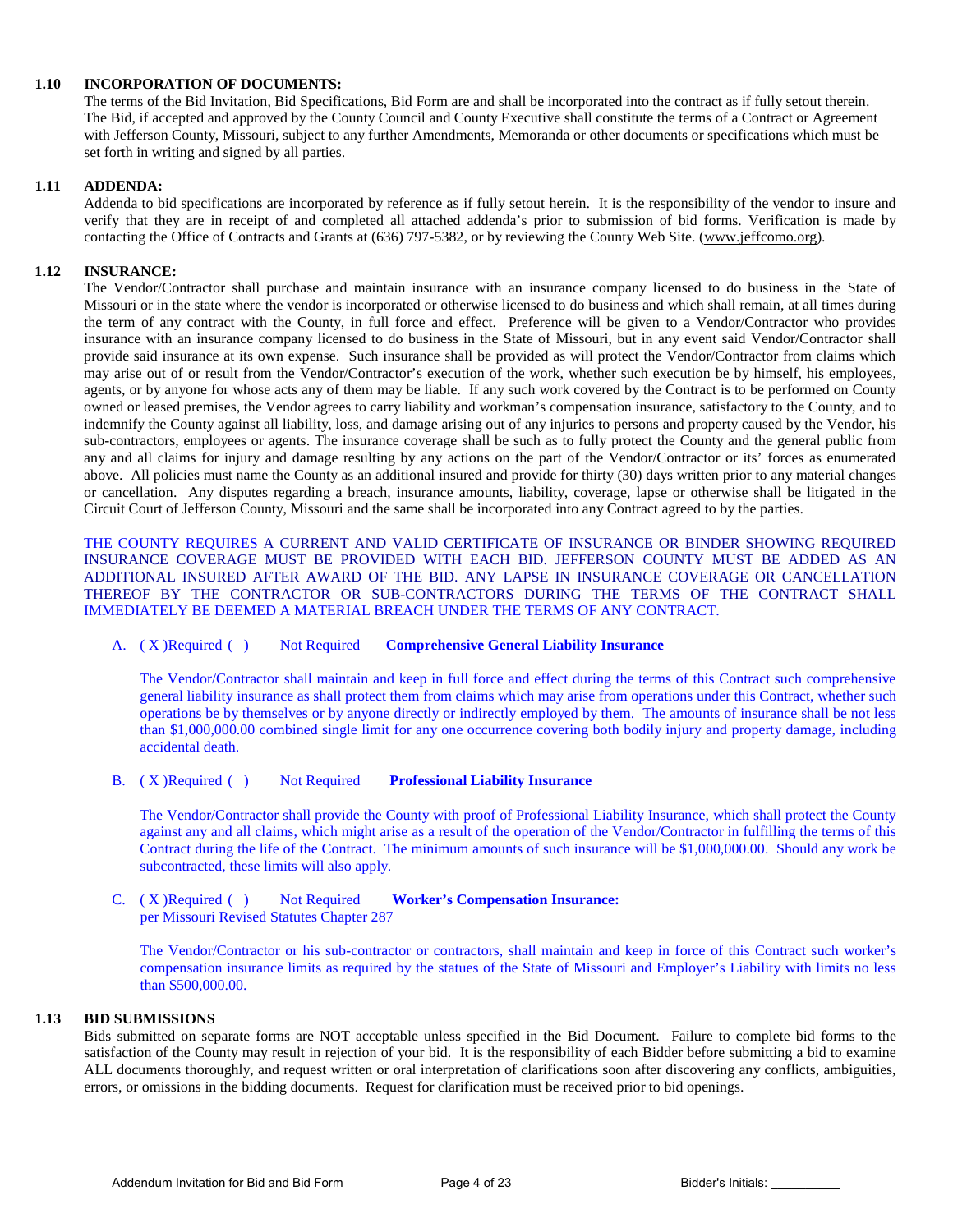#### **1.14 BID OPENINGS**

Bids will be publicly opened and read aloud at the time indicated on page 1. The Bidders and the public are invited but not required to attend the formal opening of the bids. No decisions relating to the award of a contract or agreement will be made at the opening.

#### **1.15 BID TABULATIONS**

Bid Tabulations are not available for 5 to 7 business days following the Bid Opening. Bid submissions are open for public review at the time of the Bid Opening. Bid tabulations are posted on the County's web-site address, [www.jeffcomo.org.](http://www.jeffcomo.org/) **NO COPIES** of bid tabulations are sent to vendors.

#### **2.0 BID RESPONSE AND CONTRACT**

#### **2.1 BIDDER REPRESENTATIONS:**

The Bidder, by executing the Bid form certifies that:

- A. The bid complies with Invitation for Bid form and Bid Specifications.
- B. Bidder is not debarred or suspended from participation in Federal Assistance programs.

#### **2.2 TAXES:**

No bid or proposal shall be awarded by Jefferson County unless the prospective Bidder provides proof that the Bidder does not owe delinquent real or personal property taxes to Jefferson County. The prospective Bidder is required to provide proof in the form of an original paid tax receipt issued by the Jefferson County Collector or a verified affidavit stating that the applicant does not own any real or personal property in Jefferson County. Tax receipts for the past 3 years are required and may be obtained at

<http://jeffersonmo.devnetwedge.com/> or a notarized affidavit stating that the applicant does not own any real or personal property in Jefferson County on company letterhead.

**Section 135.040 of the Jefferson County Code of Ordinances (Ord. No. 10-0411) requires that no bid or proposal shall be awarded by Jefferson County unless the prospective Bidder provides proof that the Bidder does not owe delinquent real or personal property, or that the Bidder does not own any real or personal property in Jefferson County. All delinquent real or personal property taxes shall be paid, in-full, prior to the award of any bid, or proof shall be provided that the Bidder does not own any real or personal property in Jefferson County prior to the award of any bid. Jefferson County considers that the failure to pay any and all real or personal property taxes due Jefferson County, Missouri, the failure to report all real or personal property owned, held or used in Jefferson County, the failure to provide proof thereof, and/or the failure to keep said tax bills current shall be deemed a material breach of the contract and will subject the contract to immediate cancellation. All taxes, due and owing, must be paid in full at the time the bid is awarded by Jefferson County and remain paid during the entire term of the contract unless the prospective Bidder provides proof that the Bidder does not own real or personal property in Jefferson County. This requirement shall not apply to the award of bids for projects which are funded in whole or in part by Federal funds.**

#### **2.3 CERTIFICATION OF INDEPENDENT PRICE DETERMINATION:**

- A. The prices in the bid shall be independently determined, without consultation, communication, or agreement for the purpose of restricting competition as to any matter relating to price with any Bidder or other person.
- B. Unless otherwise required by law, the prices shall not have been knowingly disclosed by the Bidder prior to opening.
- C. No attempt has been made or will be made by the Bidder to induce any other person or firm to submit or not to submit a bid.

#### **2.4 PRICE:**

The price(s) specified in this bid shall be firm and not subject to contingency or reservation. If the Vendor fails to honor stated prices as submitted in the Bid Form or Contract, the County reserves the right to obtain the same items from the next lower vendor who submitted a bid price for the item. The original vendor shall be responsible for the difference in price and required to make restitution to the County for the difference in price. The Bidder represents prices specified in the bid do not exceed current selling price for the same or substantially similar good or service, and are the same as or lower than other prices charged to the Bidder's most favored customer. In the event the stated prices are determined to be higher than the prices for which Supplier has sold the items, or services, to others, this contract price shall be reduced accordingly. **Bid prices are ALL INCLUSIVE: (Shipping, Handling, Delivery, and Assembly to locations specified by the County). Prices shall be firm for ALL County departments and locations for term of the agreement**.

### **2.5 MISSOURI DOMESTIC PRODUCT PROCUREMENTACT:**

Bidder represents that the goods provided comply with Sections 34.350 to 34.359, RSMo, known as the Domestic Product Procurement Act. The Act encourages the purchase of products manufactured or produced in the United States, State of Missouri, and Jefferson County, Missouri. Bidder shall include proof of compliance with the Act with the bid when requested.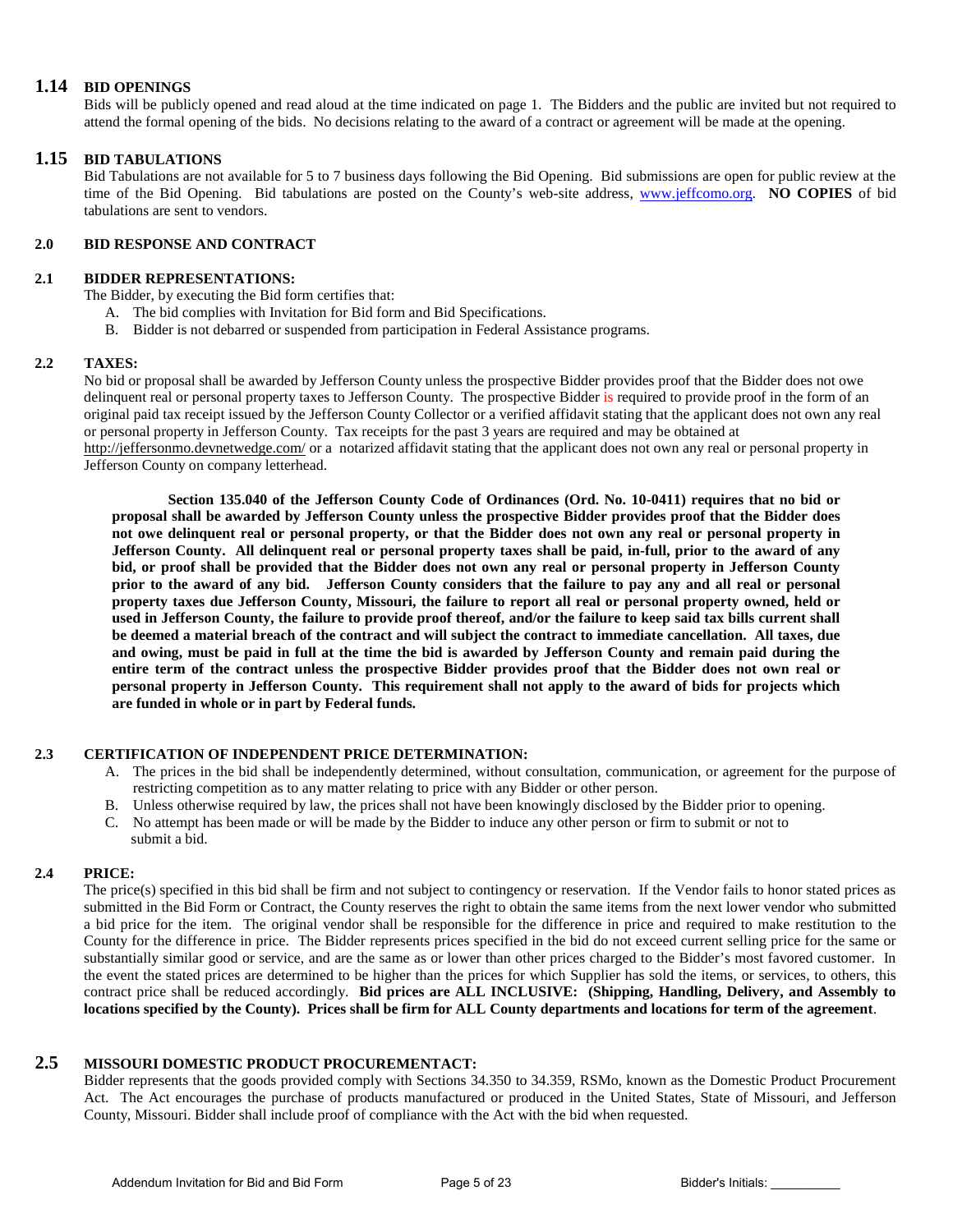#### **2.6 NON-EXCLUSIVE AGREEMENT:**

The contractor shall understand and agree that the contract shall not be construed as an exclusive agreement and further agrees that the County may secure identical and/or similar services or products from other sources at anytime in conjunction with or in replacement of the contractor's services.

#### **2.7 DEFINITIONS:**

- A. The term "County" means the Jefferson County, Missouri and its designated representatives.
- B. The term "Vendor" means Supplier, Contractor, and Seller and includes designated representatives.
- C. The term "IFB" means Invitation for Bid.
- D. The term "Agreement/Contract means Binding Agreement, Contract, Request for Purchase, Order.

#### **2.8 INSPECTION, ACCEPTANCE AND APPROVALS:**

Goods shall at all times and places, including the period of manufacture, are subject to inspection and test by County. County will accept or give notice of rejection of goods delivered within a reasonable time after receipt. Acceptance shall not waive any warranty. All goods supplied are subject to final inspection and acceptance by County notwithstanding payment, prior inspections or approvals. County may require prompt replacement or correction of rejected goods at Supplier's expense, including a reduction in price for rejected goods. Supplier shall not resubmit rejected goods to County without prior written approval and instructions from County. In addition, Supplier shall identify resubmitted goods as previously rejected. Supplier shall provide and maintain a quality assurance and control system acceptable to County.

#### **2.9 WARRANTY:**

Unless otherwise agreed to in writing by the parties, Supplier warrants that items ordered to specifications will conform thereto and to any drawings, samples or other descriptions furnished or adopted by County, or, if not ordered to specifications will be fit and sufficient for the purpose intended, and that all items will be new, merchantable, of good material and workmanship, and free from defect. Such warranties, together with Supplier's service warranties and guarantees, if any, shall survive inspection, test, acceptance of, and payment for the items and shall run to County and its assigns. Except for latent defects, the County shall give notice of any nonconformity to the Supplier within one (1) year after acceptance. County may return for credit or require prompt correction or replacement of the defective or non-conforming goods or have the defective good corrected or replaced at Supplier's expense. Return to Supplier of any defective or non-conforming goods and delivery to County of any corrected or replaced goods shall be at Supplier's expense. Defective or nonconforming items shall not be corrected or replaced without written authorization by County. Goods required to be corrected or replaced shall be subject to the provisions of this clause and the clause hereof entitled "Inspection, Acceptance and Approvals" in the same manner and to the same extent as goods originally delivered under this contract.

#### **2.10 PAYMENT:**

County will pay Supplier for goods upon delivery to, submission of certified invoices with attached tipping fee receipts and acceptance. The County will not be responsible for articles or services furnished without a purchase order. Price is tax-exempt.

#### **2.11 CHANGE ORDER:**

County may make changes within the general scope of this contract. If any such changes cause an increase or decrease in the cost of or the time required for the performance of any part of the work, whether changed or not changed by any such order, an equitable adjustment shall be made in the price or delivery schedule or both, and any change order shall be in writing. Any claim by a Supplier for adjustment under this clause shall be asserted within fifteen (15) days from the date of receipt of this written order directing the change, provided, however, County, if it decides that the facts justify such action, may receive and act upon such claim asserted at any time prior to final payment.

#### **2.12 DELIVERIES:**

Deliveries shall be made in strict accordance with any delivery schedule contained in the bid specification or contract and in the exact quantity ordered. Failure to adhere to delivery schedule is reason for termination in accordance with the "termination" clause. Deliveries are to be made at locations specified by the County at time of Order.

#### **2.13 RESPONSIBILITY FOR SUPPLIES:**

Pursuant to Section 290.560 RSMo, Supplier/Contractor shall employ only Missouri laborers and laborers from nonrestrictive states except that other laborers may be used when Missouri laborers or laborers from nonrestrictive states are not available, or are incapable of performing the particular type of work involved, if so certified by the contractor and approved by the County. Except as otherwise provided, Supplier shall be responsible and bear all risks for loss and damage to goods until delivery at County's facilities, regardless of F.O.B. point, point of inspection or acceptance; and if the goods are rejected.

#### **2.14 SUBCONTRACTS:**

Supplier shall not enter into any subcontract(s) in excess of \$25,000 or 20% of this contract price; whichever is less, for any goods without County's prior written approval.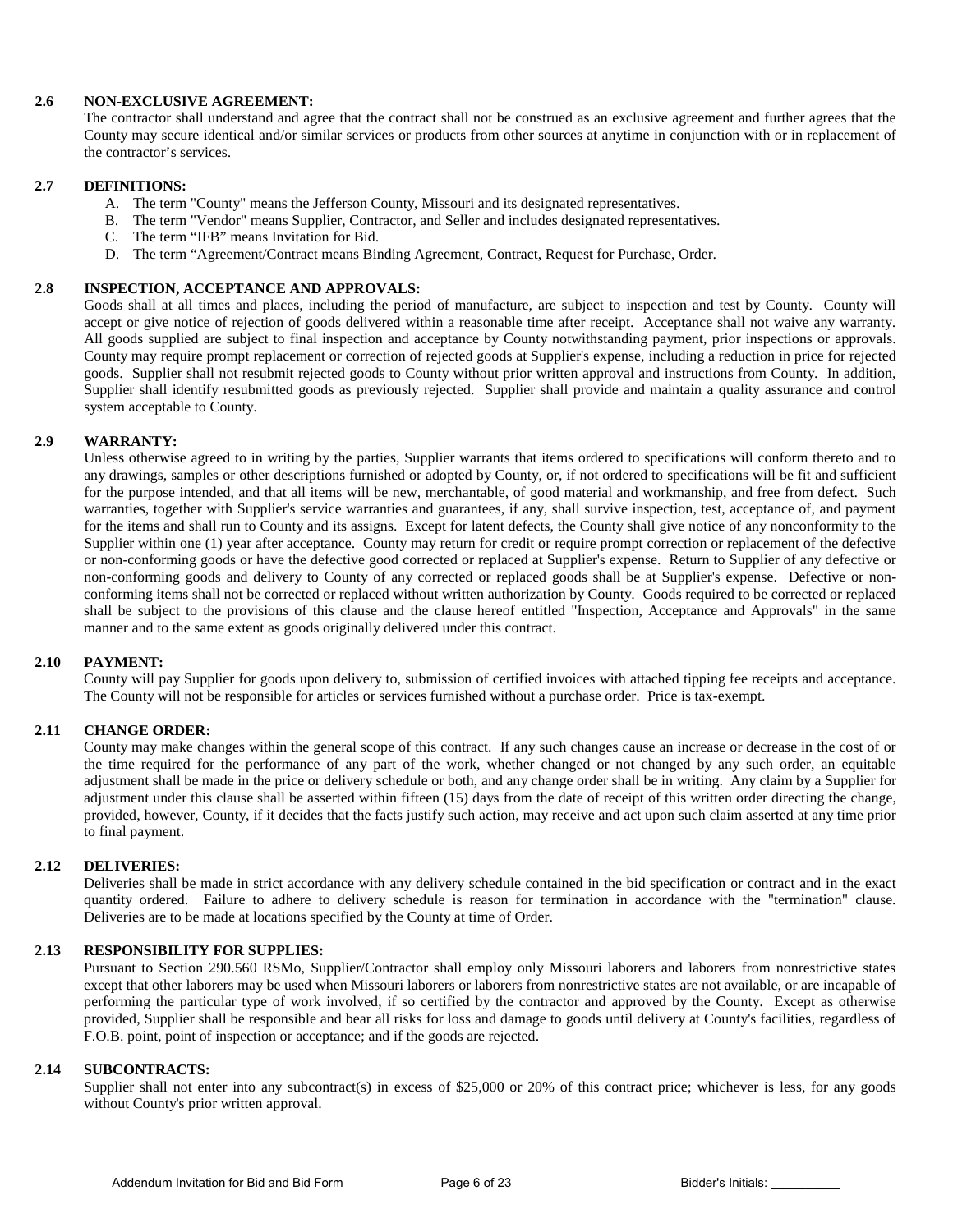#### **2.15 CHOICE OF LAW:**

This bid and contract shall be governed and interpreted according to the laws of the State of Missouri. Venue for any court action shall be in Jefferson County, Missouri.

#### **2.16 TERMINATION:**

- A. General: Performance of work may be terminated by the County in whole, or from time to time in part, whenever County shall determine that such termination is in the best interests of County with a thirty (30) day written notice. The Vendor may terminate the Agreement/Contract upon a sixty (60) day prior notice in writing. In the event of any termination of the Agreement/Contract by the Vendor, the County may purchase such supplies and/or services similar to those terminated and for the duration of the Agreement/Contract period the Vendor will be liable for all costs in excess of the established contract pricing.
- B. Bankruptcy or Insolvency: In the event bankruptcy proceedings are commenced by or against Supplier or under any provisions of the United States Bankruptcy Act or for the appointment of a receiver or trustee or a general assignment for the benefit of creditors of either party, County shall be entitled to terminate without further cost or liability. The County may cancel the Agreement/Contract or affirm the Contract and hold the Vendor responsible for damages.
- C. **Section 135.040 of the Jefferson County Code of Ordinances (Ord. No. 10-0411) requires that no bid or proposal shall be awarded by Jefferson County unless the prospective Bidder provides proof that the Bidder does not owe delinquent real or personal property, or that the Bidder does not own any real or personal property in Jefferson County. All delinquent real or personal property taxes shall be paid, in-full, prior to the award of any bid, or proof shall be provided that the Bidder does not own any real or personal property in Jefferson County prior to the award of any bid. Jefferson County considers that the failure to pay any and all real or personal property taxes due Jefferson County, Missouri, the failure to report all real or personal property owned, held or used in Jefferson County, the failure to provide proof thereof, and/or the failure to keep said tax bills current shall be deemed a material breach of the contract and will subject the contract to immediate cancellation. All taxes, due and owing, must be paid in full at the time the bid is awarded by Jefferson County and remain paid during the entire term of the contract unless the prospective Bidder provides proof that the Bidder does not own real or personal property in Jefferson County. This requirement shall not apply to the award of bids for projects which are funded in whole or in part by Federal funds.**
- D. Default: County may terminate the whole Contract or any part in either of the following circumstances:
	- D-1.If supplier fails to deliver the items required by the contract within the time specified; or
	- D-2.If supplier fails to perform any of the other provisions of the contract, or so fails to make progress as to endanger performance of the contract in accordance with its terms, and in either of these two circumstances does not cure such failure within a period of ten (10) days after notice from County specifying such failure. In the event of termination under subparagraph 1, County shall have the right to procure, on such terms and in such manner as it may deem appropriate, items similar to those terminated, and to recover from Supplier the excess cost for such similar items provided, however, Supplier shall not be liable for such excess costs where the failure upon which the termination is based has arisen out of causes beyond the control of Supplier and without the fault or negligence of Supplier. Such causes shall be deemed to include fires, floods, earthquakes, strikes, and acts of the public enemy. The rights of County provided in subparagraph 1 shall be in addition to any other rights provided by law or the contract.
	- D-3.In the event of the Supplier's non-compliance with the provisions as set forth, this Contract may be cancelled, terminated or suspended in whole or in part and the supplier may be declared ineligible for further County contracts. The rights and remedies of the County provided in this paragraph shall not be exclusive but are in addition to any remedies provided in this Contract or as provided for by law.

#### **2.17 NOTICE AND SERVICE THEREOF:**

Any notice from the County shall be in writing and considered delivered and the service thereof completed when said notice is posted, by certified or regular mail, to the Supplier, at the address stated on the bid form.

#### **2.18 CONTRACT TERM:**

Performance shall be governed solely by the terms and conditions as set forth in the Invitation for Bid, Bid Specifications, Bid Form and the Contract notwithstanding any language contained on any invoice, shipping order, bill of lading or other document furnished the Seller at any time and the acceptance by the County for any goods furnished.

#### **2.19 COMPLIANCE WITH APPLICABLE LAWS:**

Supplier warrants it has complied with all applicable laws, rules and ordinances of the United States, Missouri or any other Governmental authority or agency in the manufacture or sale of the goods, including but not limited to all provisions of the Fair Labor Standards Act of 1938, as amended, including provisions of the Home Rule Charter of Jefferson County, Missouri requiring all workers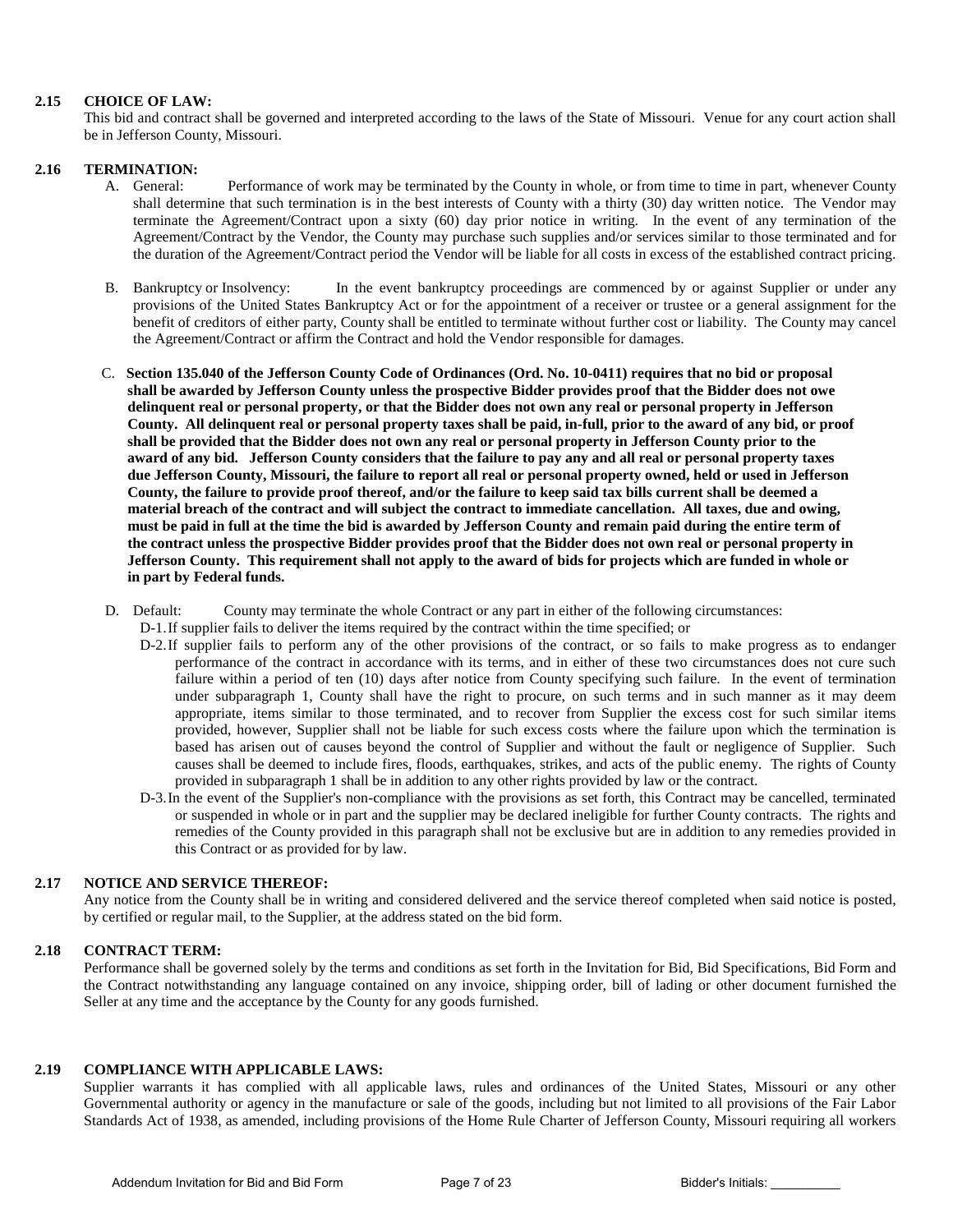performing work under any contract with Jefferson County be paid a wage that is at least the prevailing hourly rate of wages for work of a similar character in Jefferson County.

#### **2.20 ACTS OF GOD:**

No party shall be liable for delays, nor defaults due to Acts of God or the public enemy, riots, strikes, fires, explosions, accidents, governmental actions of any kind or any other causes of a similar character beyond its control and without its fault or negligence.

#### **2.21 SELLER'S INVOICES:**

Invoices shall contain the following information. Contract number (if any), Purchase Order Number, Item number, contract description of goods or services, sizes, quantities, unit prices and extended totals. Invoices for and inquiries regarding payment should be addressed to the County Accounts Payable Clerk.

#### **2.22 APPROVAL:**

It is agreed the acceptance of a Bid shall not be valid and binding upon the County until approved by the County Purchasing Agent, County Council, and the County Counselor.

#### **2.23 RENEWAL OPTION:**

The County reserves the right to negotiate the contract for one (1) additional one-year term with the written consent of the awarded vendor. If the contractor/vendor requests an increase in compensation for any renewal period, the vendor shall notify the Office of Contracts and Grants no less than 60 days prior to the end of the contract period. The County shall notify the Vendor of the intent to exercise the renewal option. However, failure to notify the Vendor does not waive the County's right to exercise the renewal option.

Indicate: [ ] Individual: [ ] Partnership: [ ] Corporation.

#### **2.24 INDIVIDUAL, PARTNERSHIPS, CORPORATIONS:**

Incorporated in the State of  $\blacksquare$ 

#### **2.25 LITIGATION:**

This agreement shall be interpreted under the laws of the State of Missouri. Any disagreements, questions, controversies, litigation or other causes of action whatsoever arising from or under the terms of this agreement shall be resolved in the trial courts of 23rd Judicial Circuit Court of the State of Missouri-Hillsboro, Missouri.

**2.26 LANGUAGE:** Bids and all related documents will only be accepted in the English Language.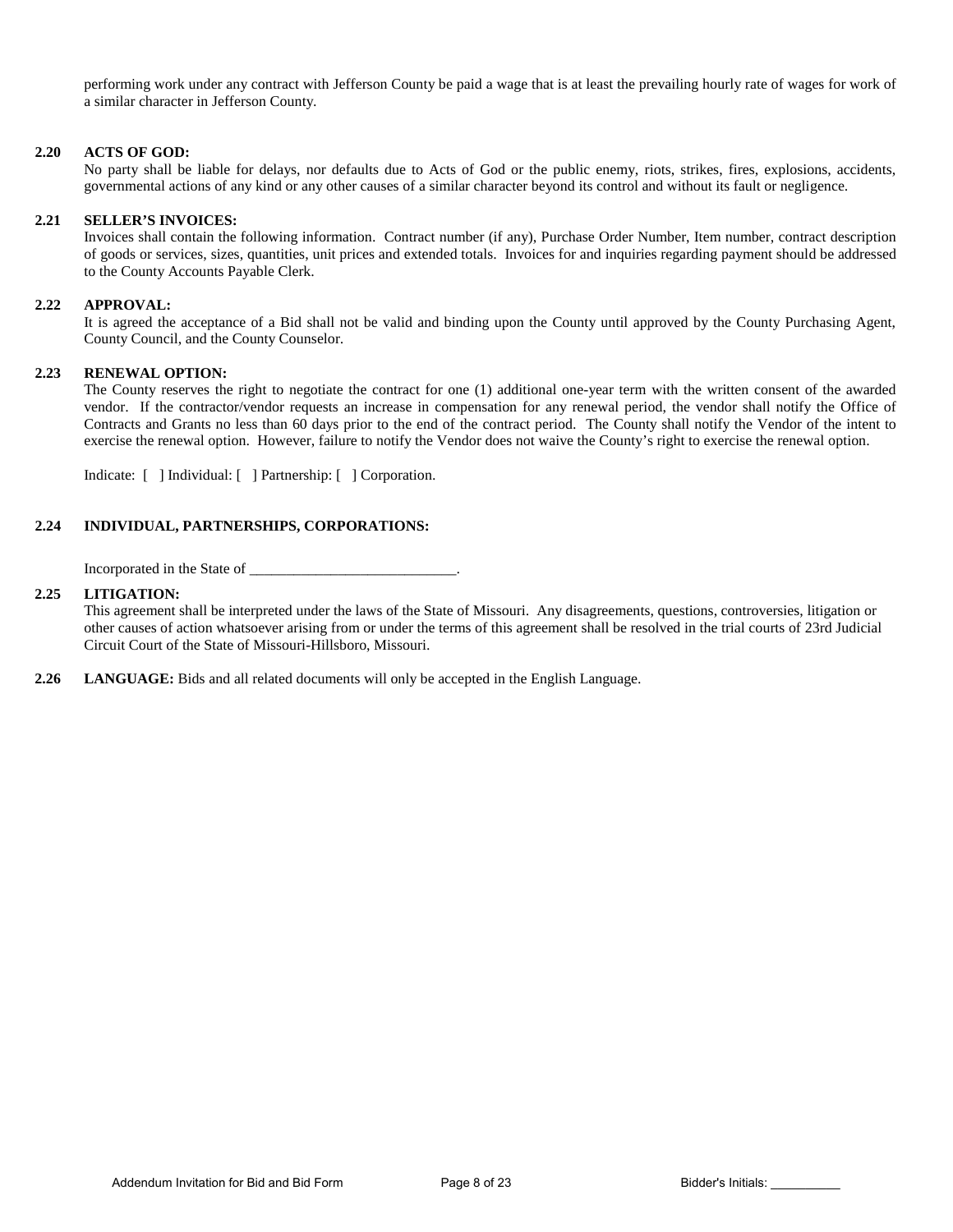### **AFFIDAVIT OF WORK AUTHORIZATION**

The grantee, sub grantee, contractor or subcontractor who meets the section 285.525, RSMo definition of a business entity must complete and return the following Affidavit of Work Authorization.

| Comes now | (Name of Business Entity Authorized Representative) as                                                           |
|-----------|------------------------------------------------------------------------------------------------------------------|
|           | (Position/Title) first being duly sworn on my oath, affirm                                                       |
|           | (Business Entity Name) is enrolled and will continue to participate in the                                       |
|           | E-Verify federal work authorization program with respect to employees hired after enrollment in the program      |
|           | who are proposed to work in connection with the services related to                                              |
|           | (Bid/Grant/Subgrant/Contract/Subcontract) for the duration of the grant, subgrant, contractor, or subcontractor, |
|           | if awarded in accordance with subsection 2 of section 285.530, RSMo. I also affirm that                          |
|           | (Business Entity Name) does not and will not knowingly employ a person                                           |
|           | who is an unauthorized alien in connection with the contracted services related to                               |
|           | (Bid/Grant/Subgrant/Contract/Subcontract) for the duration of                                                    |
|           | the grant, subgrant, contract, or subcontract, if awarded.                                                       |

*In Affirmation thereof, the facts stated above are true and correct. (The undersigned understands that false statements made in this filing are subject to the penalties provided under section 575.040, RSMo.)* 

| Authorized Representative's Signature                                                    | <b>Printed Name</b> |                  |        |
|------------------------------------------------------------------------------------------|---------------------|------------------|--------|
| Title                                                                                    | Date                |                  |        |
|                                                                                          | (DAY)               | (MONTH, YEAR)    |        |
| commissioned as a notary public within the County of _________________________, State of |                     | (NAME OF COUNTY) |        |
|                                                                                          |                     |                  |        |
| (NAME OF STATE)                                                                          |                     |                  | (DATE) |
| <b>Signature of Notary</b>                                                               | Date                |                  |        |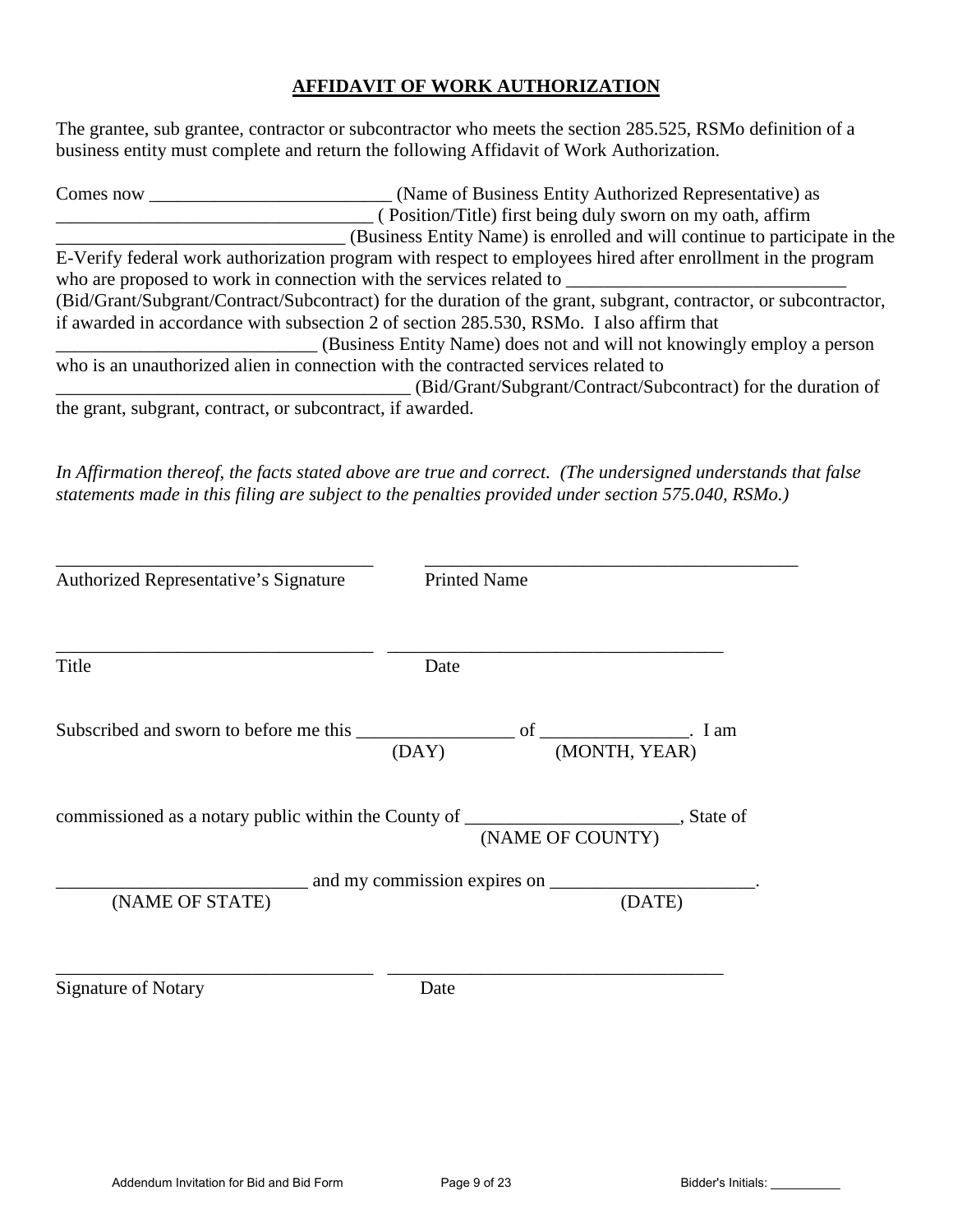### **AFFIDAVIT OF WORK AUTHORIZATION**

(Continued)

### **CURRENT BUSINESS ENTITY STATUS**

I certify that \_\_\_\_\_\_\_\_\_\_\_\_\_\_\_\_\_\_\_\_\_\_\_\_\_\_\_\_\_ (Business Entity Name) **MEETS** the definition of a business entity as defined in section 285.525, RSMo pertaining to section 285.530, RSMo as stated above.

 $\overline{\phantom{a}}$  ,  $\overline{\phantom{a}}$  ,  $\overline{\phantom{a}}$  ,  $\overline{\phantom{a}}$  ,  $\overline{\phantom{a}}$  ,  $\overline{\phantom{a}}$  ,  $\overline{\phantom{a}}$  ,  $\overline{\phantom{a}}$  ,  $\overline{\phantom{a}}$  ,  $\overline{\phantom{a}}$  ,  $\overline{\phantom{a}}$  ,  $\overline{\phantom{a}}$  ,  $\overline{\phantom{a}}$  ,  $\overline{\phantom{a}}$  ,  $\overline{\phantom{a}}$  ,  $\overline{\phantom{a}}$ 

 Authorized Business Entity Authorized Business Entity Representative's Name Representative's Signature (Please Print)

Business Entity Name Date

 $\overline{\phantom{a}}$  ,  $\overline{\phantom{a}}$  ,  $\overline{\phantom{a}}$  ,  $\overline{\phantom{a}}$  ,  $\overline{\phantom{a}}$  ,  $\overline{\phantom{a}}$  ,  $\overline{\phantom{a}}$  ,  $\overline{\phantom{a}}$  ,  $\overline{\phantom{a}}$  ,  $\overline{\phantom{a}}$  ,  $\overline{\phantom{a}}$  ,  $\overline{\phantom{a}}$  ,  $\overline{\phantom{a}}$  ,  $\overline{\phantom{a}}$  ,  $\overline{\phantom{a}}$  ,  $\overline{\phantom{a}}$ 

As a business entity, the grantee, sub grantee, contractor, or subcontractor must perform/provide the following. The grantee, sub grantee, contractor, or subcontractor shall check each to verify completion/submission:

□ Enroll and participate in the E-Verify federal work authorization program (Website: [http://www.dhs.gov/e-verify;](http://www.dhs.gov/e-verify) Phone: 888-464-4218: Email: [e-verify@dhs.gov\)](mailto:e-verify@dhs.gov) with respect to the employees hired after enrollment in the program who are proposed to work in connection with the services required herein;

AND

□ Provide documentation affirming said company's/individual's enrollment and participation in the E-Verify federal work authorization program. Documentation shall include a page from the E-Verify Memorandum of Understanding (MOU) listing the grantee's, subgrantee's, contractor's, or subcontractor's name and the MOU signature page completed and signed, at minimum, by the grantee, subgrantee, contractor, or subcontractor and the Department of Homeland Security – Verification Division; (if the signature page of the MOU lists the grantee's, subgrantee's, contractor's, or subcontrator's name, then no additional pages of the MOU must be submitted).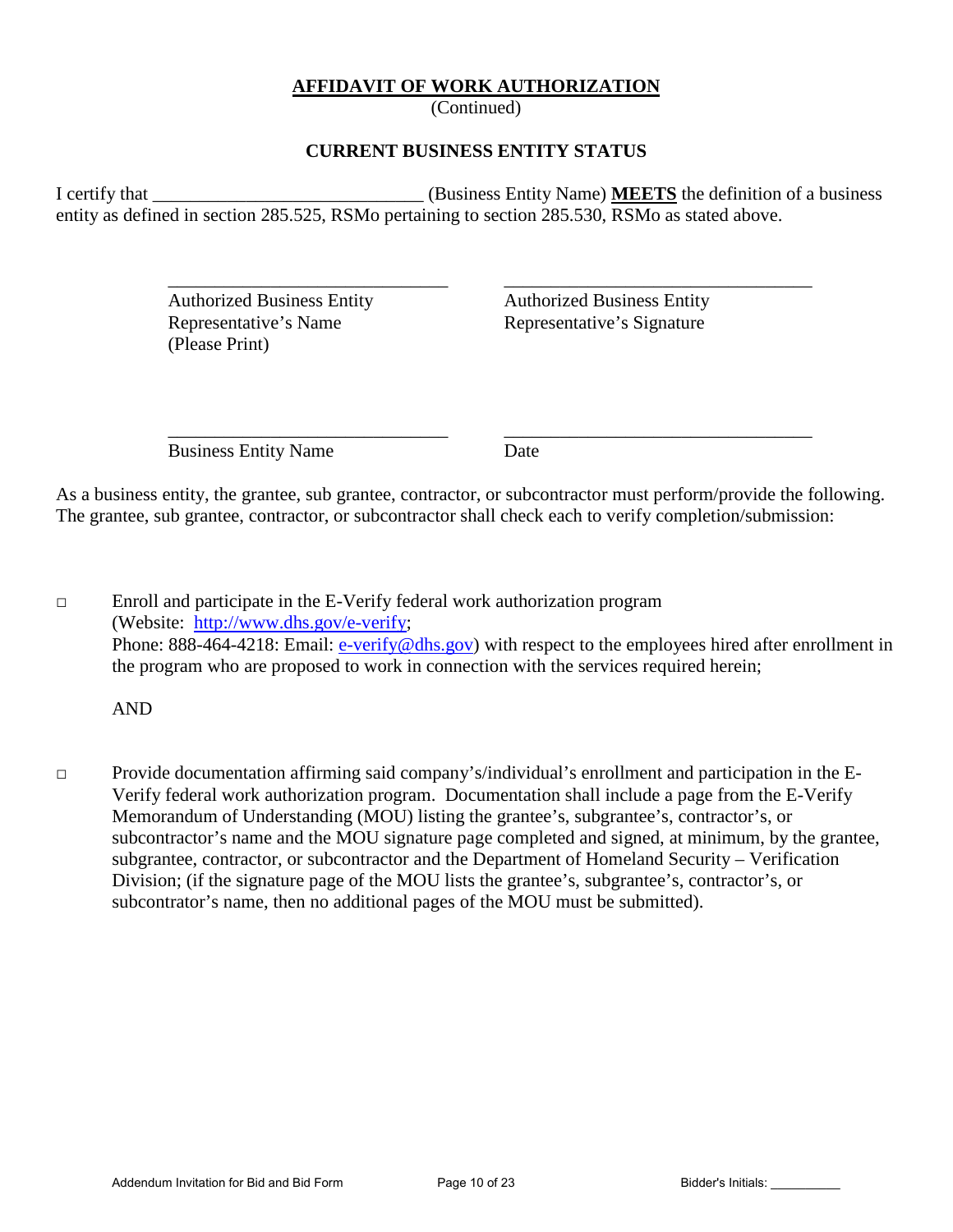## **BID SPECIFICATIONS**

## **BIDDERS ARE REQUIRED TO USE ATTACHED BID FORM:**

# **CONTACT PERSON**

## **KERRY ROGERS MAINTENANCE (636-797-5311)**

### **BID FORM**

- **1. Prices are ALL INCLUSIVE: (Shipping, Handling, Delivery, and Assembly to locations specified by the County).**
- **2. Various County Departments will utilize this bid award. Billing/invoices are to be by department name.**
- **3. Estimated Annual Usage are Estimated Amounts Only, pricing is to be firm for plus (+) or minus (-) for amount ordered during the term of the award.**
- **4. Vendors are to insure that bid price is for the amounts or quantity specified.**
- **5. All information requested, must be provided. Failure to provide requested information could result in a NO BID.**

**UOM (Unit of Measure) the following units of measure can only be used.**

- **a. Ea. (each).**
- **b. St. (set).**
- **c. Cs. (case) must indicate number per case.**
- **d. Pk. (package) must indicate number per package.**
- **e. Bx. (box) must indicate number per box.**
- **f. Btl. (bottle) must indicate number of oz. Per bottle.**
- **g. Rm (ream) must indicate number of sheets per ream.**
- **h. Gal. (gallon).**
- **I. Ctn. (carton) must indicate number per carton.**
- **j. Rl. (roll).**
- **k. Dz. (dozen).**
- **l. Pd. (pad) indicate number of pads per package.**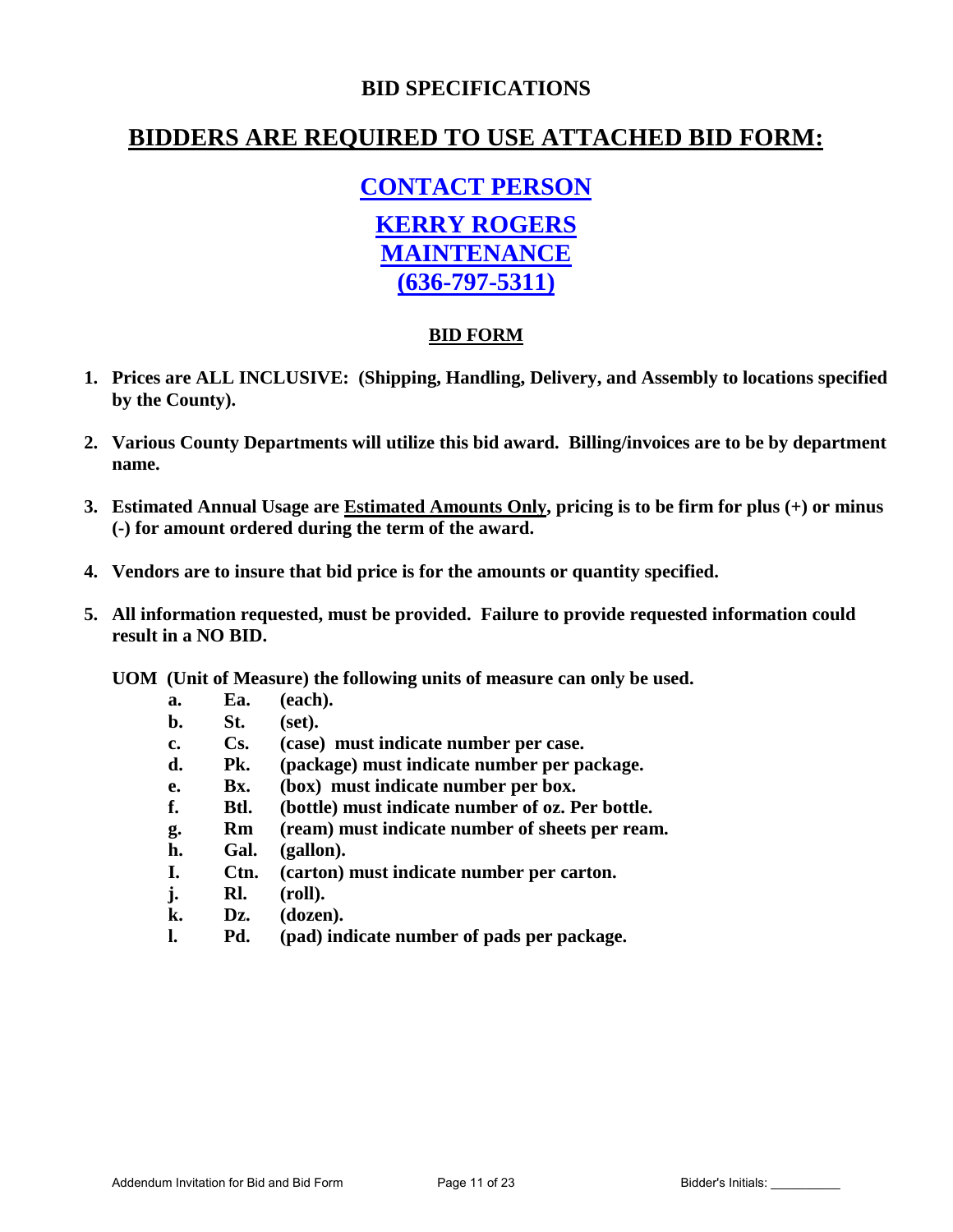Item: Description (Alternate to Preferred Manufacture will be considered, unless specified)

| 1. | Foam Cups 8oz.<br><b>Estimated Annual Usage: 30 cases</b><br>Preferred Manufacture: OPTIONAL<br>How Packaged: 1000 per case                                                                                                                                                           | Manufacturer Bid:<br>Quantity per case:     | <b>Optional</b><br>1000                 |
|----|---------------------------------------------------------------------------------------------------------------------------------------------------------------------------------------------------------------------------------------------------------------------------------------|---------------------------------------------|-----------------------------------------|
|    | Bid Price per case \$                                                                                                                                                                                                                                                                 |                                             |                                         |
|    | COMMENTS: (Print)                                                                                                                                                                                                                                                                     |                                             |                                         |
| 2. | Jumbo Toilet Tissue. 2 ply, 9" ROLLS<br>Estimated Annual Usage: 250 cases<br><b>Preferred Manufacture:</b><br>How Packaged:<br>$-2000$<br>Sheets per roll:                                                                                                                            | <b>Manufacturer Bid:</b><br>Rolls per case: | Georgia or Equivalent<br>$\frac{12}{2}$ |
|    | $\sim$<br><b>Bid Price per case</b>                                                                                                                                                                                                                                                   |                                             |                                         |
|    | COMMENTS: (Print)                                                                                                                                                                                                                                                                     |                                             |                                         |
| 3. | Small Toilet Tissue. 2 ply<br><b>Estimated Annual Usage: 480 cases</b><br><b>Preferred Manufacture:</b><br>How Packaged:<br><u>96 per case</u><br>Sheets per roll: 500                                                                                                                | Manufacturer Bid:<br>Rolls per case:        | Optional<br>96 — 100                    |
|    | <b>Bid Price per case</b>                                                                                                                                                                                                                                                             |                                             |                                         |
|    |                                                                                                                                                                                                                                                                                       |                                             |                                         |
| 4. | Kitchen Towels.<br><b>Estimated Annual Usage: 50 cases</b><br>Preferred Manufacture: OPTIONAL<br><b>How Packaged:</b><br>$-30$ per case<br>Sheets per roll: $\qquad \qquad \underline{\qquad 90}$                                                                                     | Manufacturer Bid:<br>Quantity per case:     | Optional<br>30 <sup>1</sup>             |
|    | $\frac{1}{2}$<br><b>Bid Price per case</b>                                                                                                                                                                                                                                            |                                             |                                         |
|    | <b>COMMENTS: (Print)</b>                                                                                                                                                                                                                                                              |                                             |                                         |
| 5  | Trash Bags (Large) 40x46 .60 mil<br><b>Estimated Annual Usage: 240 cases</b><br>Preferred Manufacture: OPTIONAL<br>Bag Size:<br>How Packaged:                                                                                                                                         | Manufacturer Bid:<br>Bags per case:         | Optional<br>200                         |
|    | <b>Bid Price per case</b>                                                                                                                                                                                                                                                             |                                             |                                         |
|    | COMMENTS: (Print)                                                                                                                                                                                                                                                                     |                                             |                                         |
| 6. | Trash Bags (Small) 23x33 .40 mil<br><b>Estimated Annual Usage: 180 cases</b><br>Preferred Manufacture: OPTIONAL<br>Bag Size:<br>How Packaged:<br><u> 1999 - John Barn Barn, amerikansk politiker</u><br><b>Bid Price per case</b><br>$\frac{\text{S}}{\text{S}}$<br>COMMENTS: (Print) | Manufacturer Bid:<br>Bags per case:         | Optional<br>1000_                       |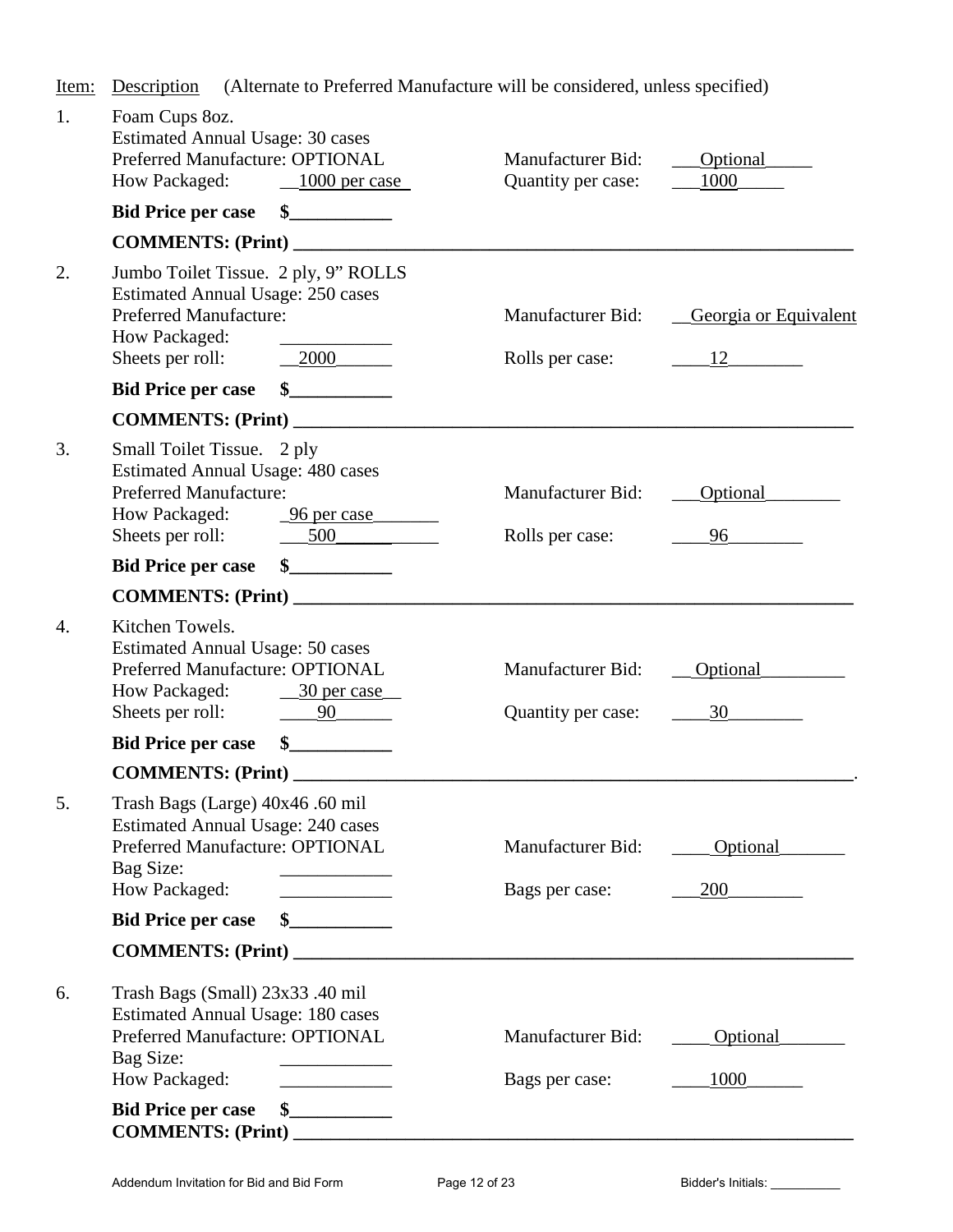| 7.  | Tide, Liquid, 2.5 gallons<br>Estimated Annual Usage: 60 - 2.5 gallons<br>Preferred Manufacture: TIDE<br>How Packaged:                                                                                       | <b>Manufacturer Bid:</b>                   | Optional        |
|-----|-------------------------------------------------------------------------------------------------------------------------------------------------------------------------------------------------------------|--------------------------------------------|-----------------|
|     | <b>Bid Price</b><br>\$                                                                                                                                                                                      |                                            |                 |
|     | COMMENTS: (Print) __PG-2401                                                                                                                                                                                 |                                            |                 |
| 8   | Bar Hand Soap (not Ivory) 3/4 oz bars<br><b>Estimated Annual Usage: 340 cases</b><br>Preferred Manufacture: OPTIONAL<br>Oz per bar:<br>How Packaged:                                                        | Manufacturer Bid:<br>Bars per case:        | Optional        |
|     | <b>Bid Price per case</b><br>$\frac{1}{2}$                                                                                                                                                                  |                                            |                 |
|     | <b>COMMENTS: (Print) unwrapped</b>                                                                                                                                                                          |                                            |                 |
| 9.  | Single Fold Towels 230 mm X 270 mm<br><b>Estimated Annual Usage: 120 cases</b><br><b>Preferred Manufacture:</b><br>Sheet size:<br>$-9 \times 10$<br>How Packaged:<br>Sheets per package:                    | Manufacturer Bid:<br>Packages per case: 15 | Optional        |
|     | $\frac{1}{2}$<br><b>Bid Price per case</b>                                                                                                                                                                  |                                            |                 |
|     | <b>COMMENTS: (Print) brown</b>                                                                                                                                                                              |                                            |                 |
| 10. | Ice Melt (Potassium Chloride) 50 lb bags<br>Estimated Annual Usage: 200 bags - (Depending on Weather Conditions)<br>Preferred Manufacture: OPTIONAL<br>How Packaged:<br>bag/box<br>$\overline{\phantom{a}}$ | Manufacturer Bid:<br>Lbs. per bag:         | Optional<br>50  |
|     | $\mathbf{s}$<br><b>Bid Price per case</b>                                                                                                                                                                   |                                            |                 |
|     |                                                                                                                                                                                                             |                                            |                 |
| 11. | Facial Tissue. 2 ply<br><b>Estimated Annual Usage: 25 cases</b><br>Preferred Manufacture: OPTIONAL<br>Tissues per box:<br>100<br>How Packaged:<br>$\frac{30 \text{ per case}}{20 \text{ per case}}$         | Manufacturer Bid:<br>Boxes per case:       | Optional        |
|     | <u>and the second second</u><br>\$<br><b>Bid Price per case</b>                                                                                                                                             |                                            |                 |
|     | COMMENTS: (Print)                                                                                                                                                                                           |                                            |                 |
| 12. | Individually Wrapped Sanitary Napkins (Maxi Pads)<br>Estimated Annual Usage: 125 cases<br>Preferred Manufacture: OPTIONAL<br>Pads per box:<br>$\frac{1}{2}$ each<br>How Packaged:                           | Manufacturer Bid:<br>Boxes per case:       | Optional<br>250 |
|     | <b>Bid Price per case</b><br>$\sim$                                                                                                                                                                         |                                            |                 |
|     |                                                                                                                                                                                                             |                                            |                 |
|     |                                                                                                                                                                                                             |                                            |                 |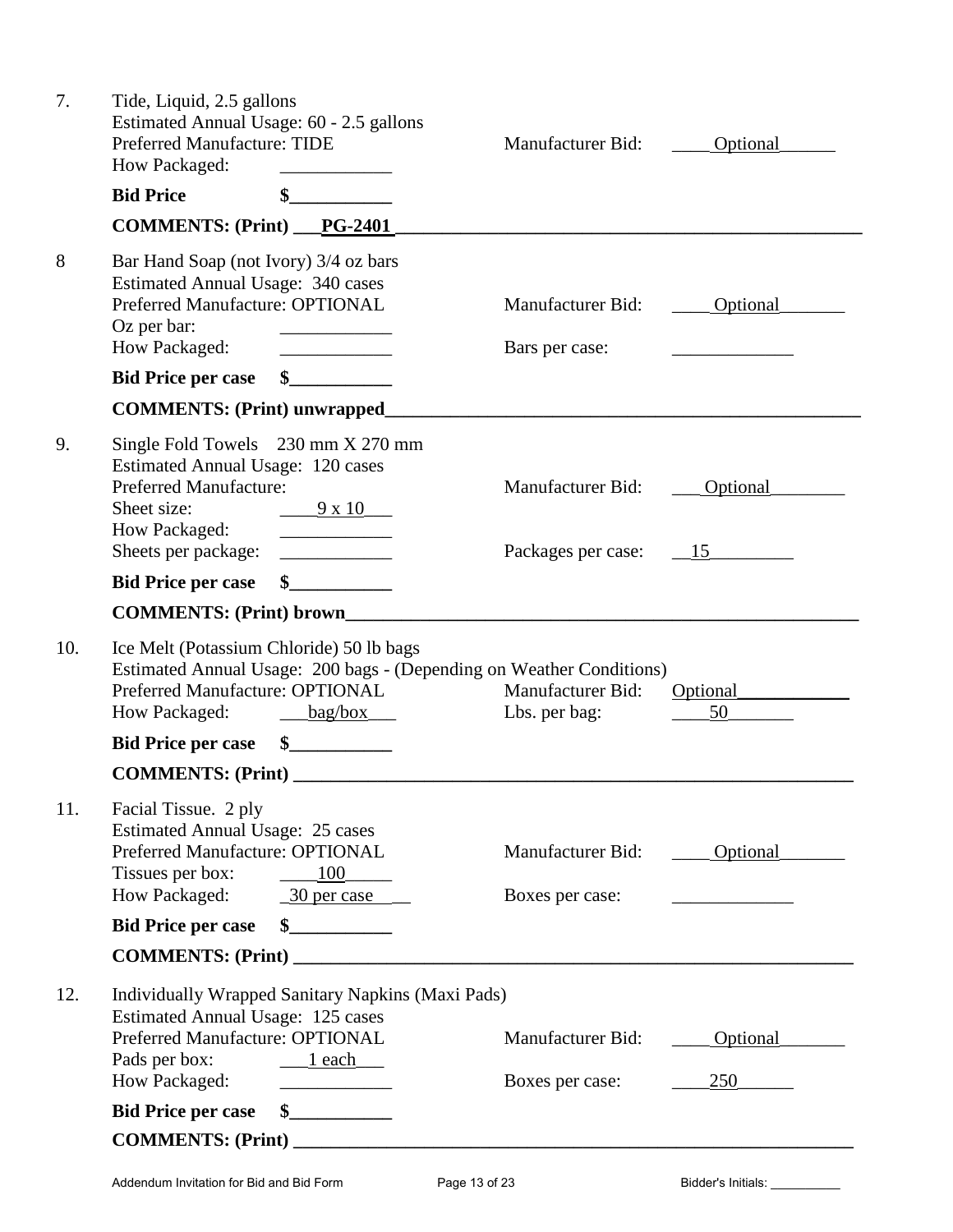| 13. | Exam Gloves (Non-Latex, No Powder) S-M-L-XL<br><b>Estimated Annual Usage:</b><br>Preferred Manufacture: OPTIONAL                                                                                                                                                                                                                                                                                                                                                                                                                                                                                       | S-5 cases<br>M-5 cases<br>Manufacturer Bid: | L-20 cases<br>XL-40 cases<br>Optional |
|-----|--------------------------------------------------------------------------------------------------------------------------------------------------------------------------------------------------------------------------------------------------------------------------------------------------------------------------------------------------------------------------------------------------------------------------------------------------------------------------------------------------------------------------------------------------------------------------------------------------------|---------------------------------------------|---------------------------------------|
|     | How Packaged:<br>$-100$<br>Gloves per box:                                                                                                                                                                                                                                                                                                                                                                                                                                                                                                                                                             |                                             |                                       |
|     | $\underline{\qquad 10}$<br>Boxes per case:                                                                                                                                                                                                                                                                                                                                                                                                                                                                                                                                                             |                                             |                                       |
|     | $\frac{1}{2}$<br><b>Bid Price per case</b>                                                                                                                                                                                                                                                                                                                                                                                                                                                                                                                                                             |                                             |                                       |
|     | COMMENTS: (Print)                                                                                                                                                                                                                                                                                                                                                                                                                                                                                                                                                                                      |                                             |                                       |
| 14. | Forks (plastic)<br><b>Estimated Annual Usage: 15 cases</b><br>Preferred Manufacture: OPTIONAL<br>How Packaged:<br>Bulk case<br>Forks per box: 1000                                                                                                                                                                                                                                                                                                                                                                                                                                                     | Manufacturer Bid:<br>Boxes per case:        |                                       |
|     | Bid Price per case \$                                                                                                                                                                                                                                                                                                                                                                                                                                                                                                                                                                                  |                                             |                                       |
| 15. | Spoons (plastic)<br><b>Estimated Annual Usage: 15 cases</b><br>Preferred Manufacture: OPTIONAL<br>How Packaged:<br>Bulk<br>Spoons per box: $\underline{\qquad 1000}$                                                                                                                                                                                                                                                                                                                                                                                                                                   | <b>Manufacturer Bid:</b><br>Boxes per case: |                                       |
|     | $\frac{1}{2}$<br><b>Bid Price per case</b>                                                                                                                                                                                                                                                                                                                                                                                                                                                                                                                                                             |                                             |                                       |
|     |                                                                                                                                                                                                                                                                                                                                                                                                                                                                                                                                                                                                        |                                             |                                       |
| 16. | Polish Pads 20"<br><b>Estimated Annual Usage: 10 cases</b><br><b>Preferred Manufacture:</b><br>How Packaged:<br>$\frac{5}{2}$<br>Pads per box:                                                                                                                                                                                                                                                                                                                                                                                                                                                         | Manufacturer Bid:<br>Boxes per case:        | Optional                              |
|     | $\mathbf{\$}$<br><b>Bid Price per case</b>                                                                                                                                                                                                                                                                                                                                                                                                                                                                                                                                                             |                                             |                                       |
|     | COMMENTS: (Print) _                                                                                                                                                                                                                                                                                                                                                                                                                                                                                                                                                                                    |                                             |                                       |
| 17. | Buff or Burnish Pads 20" (tan)<br><b>Estimated Annual Usage: 10 cases</b><br><b>Preferred Manufacture:</b><br>How Packaged:<br>$\frac{5}{2}$<br>Pads per box:<br>$\frac{1}{\sqrt{1-\frac{1}{2}}}\frac{1}{\sqrt{1-\frac{1}{2}}\sqrt{1-\frac{1}{2}}\sqrt{1-\frac{1}{2}}\sqrt{1-\frac{1}{2}}\sqrt{1-\frac{1}{2}}\sqrt{1-\frac{1}{2}}\sqrt{1-\frac{1}{2}}\sqrt{1-\frac{1}{2}}\sqrt{1-\frac{1}{2}}\sqrt{1-\frac{1}{2}}\sqrt{1-\frac{1}{2}}\sqrt{1-\frac{1}{2}}\sqrt{1-\frac{1}{2}}\sqrt{1-\frac{1}{2}}\sqrt{1-\frac{1}{2}}\sqrt{1-\frac{1}{2}}\sqrt{1-\frac{1}{2}}\sqrt{1-\frac{1}{2}}\$<br>Boxes per case: | Manufacturer Bid:                           | Optional                              |
|     | $\sim$<br><b>Bid Price per case</b>                                                                                                                                                                                                                                                                                                                                                                                                                                                                                                                                                                    |                                             |                                       |
|     | COMMENTS: (Print)                                                                                                                                                                                                                                                                                                                                                                                                                                                                                                                                                                                      |                                             |                                       |
| 18. | Stripping Pads 20"<br>Estimated Annual Usage: 10 cases<br>Preferred Manufacture: OPTIONAL<br>How Packaged:<br>Pads per box:<br>$\frac{5}{2}$<br><b>Bid Price per case</b><br>$\sim$                                                                                                                                                                                                                                                                                                                                                                                                                    | <b>Manufacturer Bid:</b><br>Boxes per case: | Optional                              |
|     | COMMENTS: (Print)                                                                                                                                                                                                                                                                                                                                                                                                                                                                                                                                                                                      |                                             |                                       |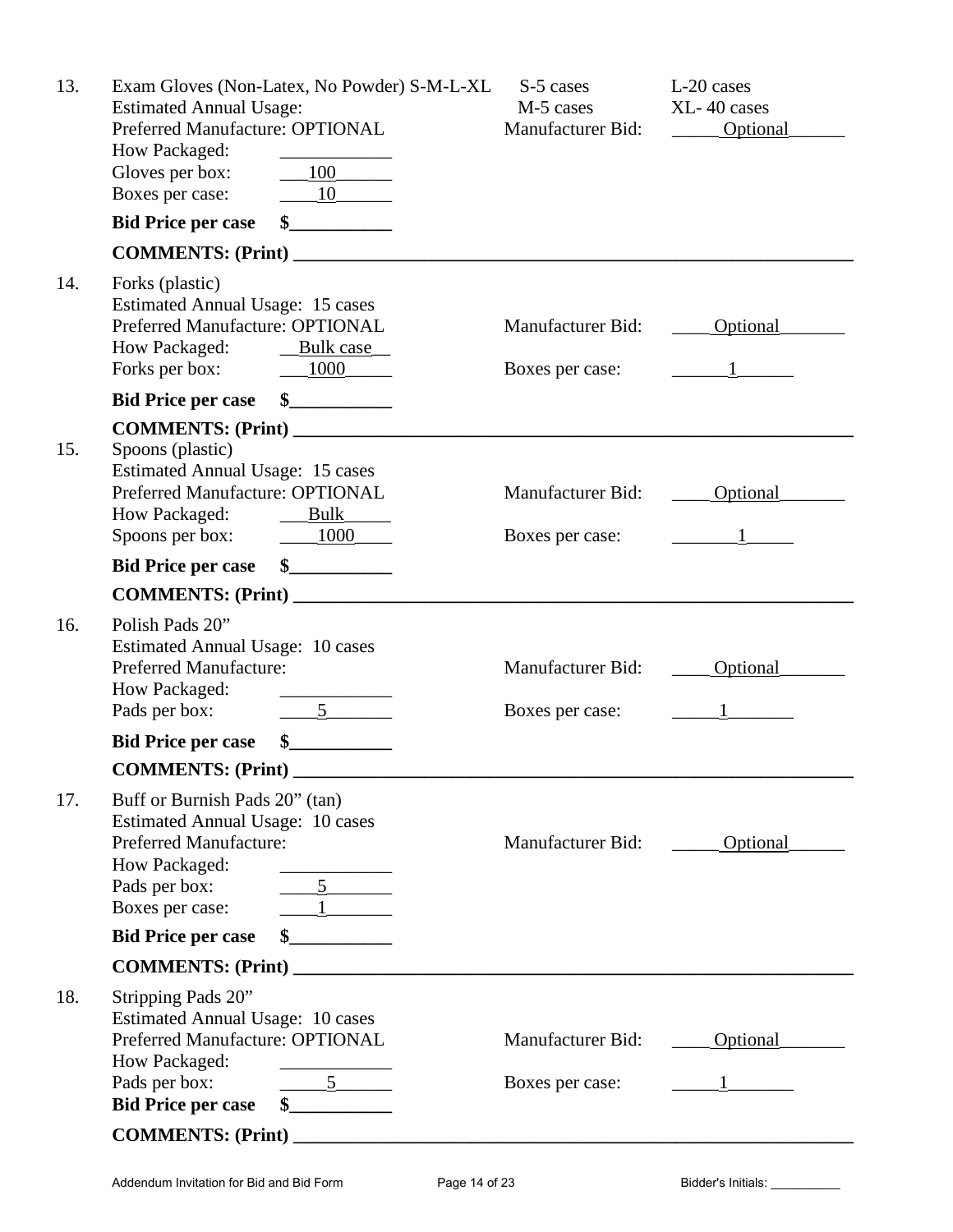| 19. | Stripping Pads 16"<br><b>Estimated Annual Usage: 5 cases</b>                                                                                                                                                                   |                                                             |                            |
|-----|--------------------------------------------------------------------------------------------------------------------------------------------------------------------------------------------------------------------------------|-------------------------------------------------------------|----------------------------|
|     | <b>Preferred Manufacture:</b><br>How Packaged:<br><u> The Common State Common State Common</u>                                                                                                                                 | Manufacturer Bid: _______ Optional                          |                            |
|     | Pads per box: 5                                                                                                                                                                                                                | Boxes per case: $1 \t 1$                                    |                            |
|     | s<br><b>Bid Price per case</b>                                                                                                                                                                                                 |                                                             |                            |
|     | COMMENTS: (Print)                                                                                                                                                                                                              |                                                             |                            |
| 20. | Vacuum Cleaner Bags Style Y<br><b>Estimated Annual Usage: 20 cases</b><br>Preferred Manufacture: EUREKA<br>How Packaged: Bulk<br>Bags per packages:                                                                            | <b>Manufacturer Bid:</b><br>Packages per case:              | Eureka                     |
|     | Bid Price per case \$                                                                                                                                                                                                          |                                                             |                            |
|     |                                                                                                                                                                                                                                |                                                             |                            |
| 21. | Vacuum Cleaner Bags Style AA<br><b>Estimated Annual Usage: 10 cases</b><br>Preferred Manufacture: EUREKA<br>How Packaged:<br>Bulk<br>Bags per packages:                                                                        | Manufacturer Bid:<br>Packages per case:                     | Eureka                     |
|     | Bid Price per case \$                                                                                                                                                                                                          |                                                             |                            |
|     |                                                                                                                                                                                                                                |                                                             |                            |
| 22. | Mop Heads 16 oz (cotton) Screw Down type, Sewn on top                                                                                                                                                                          |                                                             |                            |
|     | Estimated Annual Usage: 40 cases – (6 in case)<br>Preferred Manufacture: OPTIONAL<br>How Packaged: Bulk<br><b>Bid price per case</b><br>$\sim$                                                                                 | Manufacturer Bid: _______ Optional<br>Mop Heads per case: 6 |                            |
|     | <b>COMMENTS:</b> (Print) No wire and must be screw on type.                                                                                                                                                                    |                                                             |                            |
| 23. | Bleach (Liquid) House Strength<br>Estimated Annual Usage: 120 cases<br>Preferred Manufacture: OPTIONAL<br>How Packaged:<br>Case<br><b>Bid Price per case</b><br>COMMENTS: (Print)                                              | Manufacturer Bid:<br>Gallons per case:                      | Optional<br>$\overline{4}$ |
| 24. | Brooms (Corn, Heavy Weight)<br>Sewn, Wooden Handle<br>Estimated Annual Usage: 20 Doz.<br>Preferred Manufacture: OPTIONAL<br>How Packaged:<br>Bid Price per dozen \$<br><b>COMMENTS:</b> (Print) No wire of any kind on brooms. | Manufacturer Bid:                                           |                            |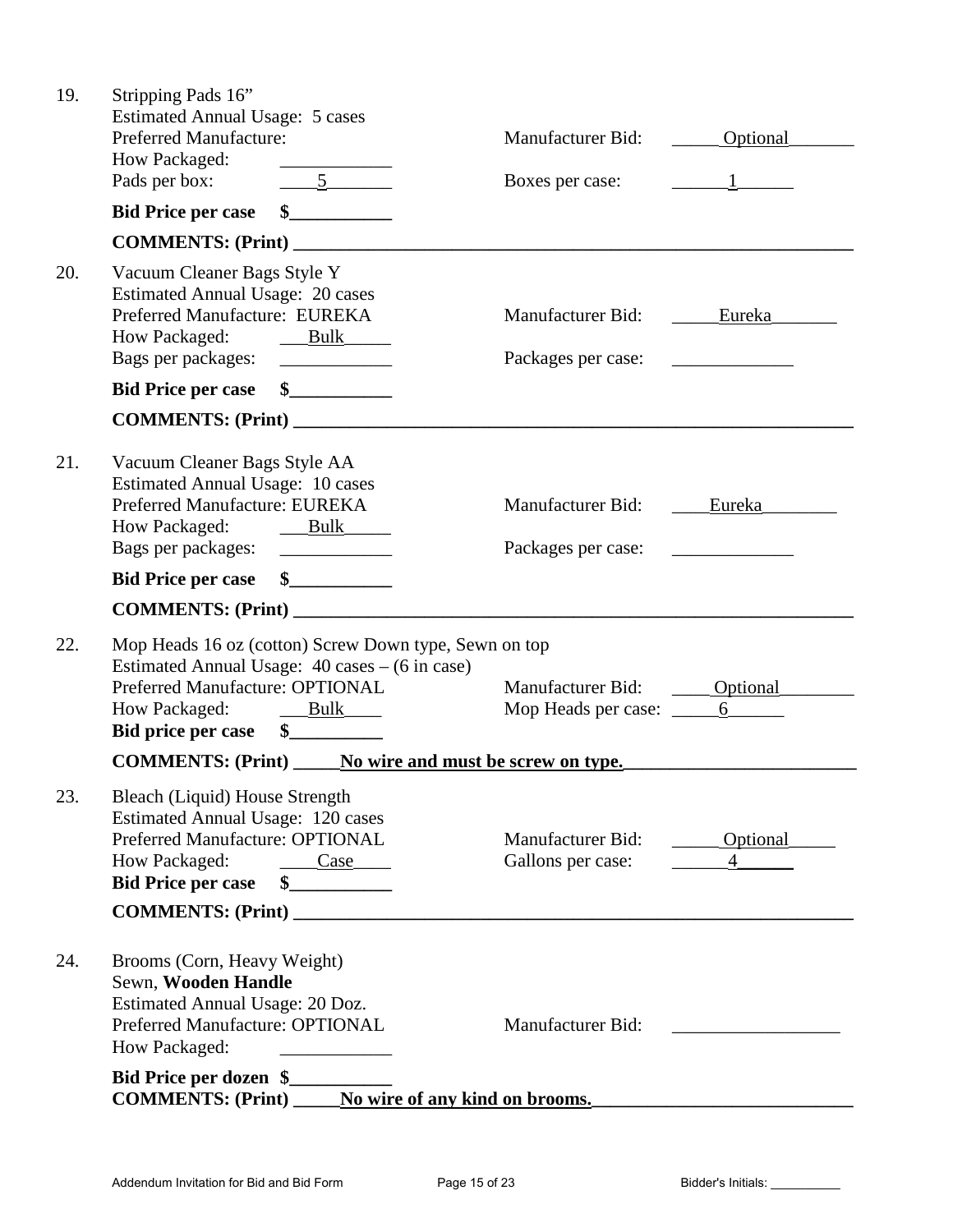|     | <b>COMMENTS: (Print)</b>                                                                                                                                            |                                                |                  |
|-----|---------------------------------------------------------------------------------------------------------------------------------------------------------------------|------------------------------------------------|------------------|
|     | <u> 1999 - Johann Barnett, f</u><br>$\mathbf{\$}$<br><b>Bid Price per case</b>                                                                                      |                                                |                  |
| 30. | <b>Toilet Seat Covers</b><br><b>Estimated Annual Usage: 10 cases</b><br>Preferred Manufacture: OPTIONAL<br>How Packaged:<br>Sheets per box:<br>5000                 | <b>Manufacturer Bid:</b><br>Boxes per case:    | Optional<br>20   |
|     | COMMENTS: (Print)                                                                                                                                                   |                                                |                  |
|     | <b>Bid Price per case</b>                                                                                                                                           |                                                |                  |
| 29. | One Coat Floor Wax (High Solids)<br><b>Estimated Annual Usage: 60 Gallons</b><br><b>Preferred Manufacture:</b><br>How Packaged:<br>$\frac{1 \text{ gallon pair}}{}$ | <b>Manufacturer Bid:</b><br>Quantity per case: | <b>Optional</b>  |
|     | <b>COMMENTS: (Print)</b>                                                                                                                                            |                                                |                  |
|     | $\int$<br><b>Bid Price per case</b>                                                                                                                                 |                                                |                  |
| 28. | No Rinse Floor Stripper<br><b>Estimated Annual Usage: 50 Gallons</b><br><b>Preferred Manufacture:</b><br>$\frac{1 \text{ gallon pair}}{}$<br>How Packaged:          | <b>Manufacturer Bid:</b><br>Quantity per case: | Optional         |
|     | <b>COMMENTS: (Print) ZENEX NEUTRALIZER GROUP IV</b>                                                                                                                 |                                                |                  |
|     | \$<br><b>Bid Price per case</b>                                                                                                                                     |                                                |                  |
| 27. | <b>Aerosol Air Neutralizer</b><br><b>Estimated Annual Usage: 30 Cases</b><br>Preferred Manufacture: OPTIONAL<br>How Packaged:                                       | <b>Manufacturer Bid:</b><br>Cans per case:     | Optional<br>12   |
|     |                                                                                                                                                                     |                                                |                  |
|     | $\frac{\sim}{\sim}$<br><b>Bid Price per case</b>                                                                                                                    |                                                |                  |
| 26. | Food Service Caps (Bouffant)<br>Estimated Annual Usage: 30 cases.<br>Preferred Manufacture: OPTIONAL<br>How Packaged:<br>$\csc$<br>Caps per case: 1000              | Manufacturer Bid:                              | Optional         |
|     |                                                                                                                                                                     |                                                |                  |
|     | $\sim$<br><b>Bid Price per case</b>                                                                                                                                 |                                                |                  |
| 25. | Food Service Gloves (Embossed)<br>Latex (Powder Free) Size Large<br>Estimated Annual Usage: 30 cases.<br>Preferred Manufacture: OPTIONAL<br>How Packaged:<br>Case   | <b>Manufacturer Bid:</b><br>Gloves per case:   | Optional<br>1000 |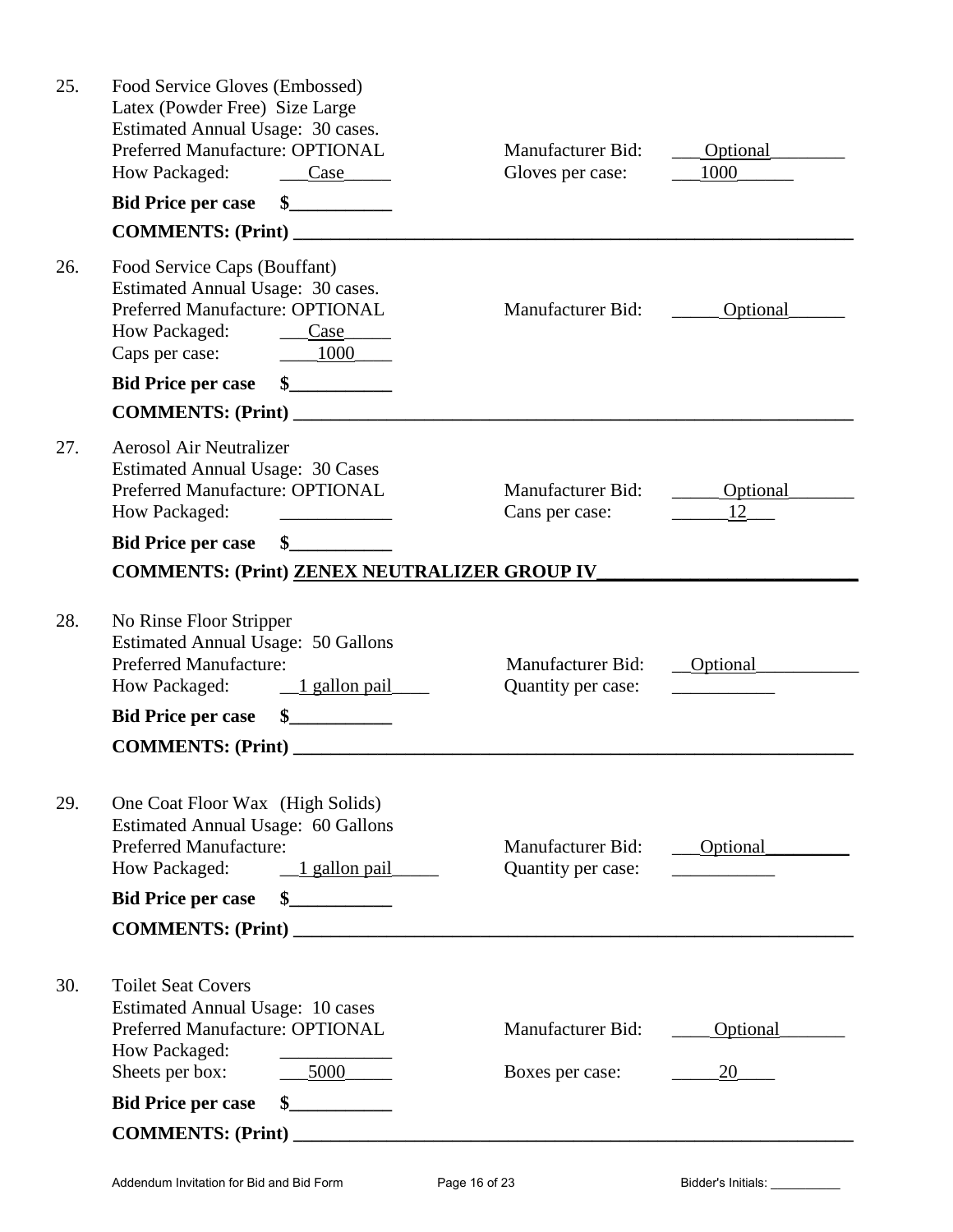| 31. | Sanitizer Concentrate for pit toilets (Parks)<br>5 gal. Buckets<br><b>Estimated Annual Usage: 75 Gallons</b><br>Preferred Manufacture: OPTIONAL<br>How Packaged:                                                                                                                           | Manufacturer Bid:                       |          |
|-----|--------------------------------------------------------------------------------------------------------------------------------------------------------------------------------------------------------------------------------------------------------------------------------------------|-----------------------------------------|----------|
|     | Bid Price per 5 gallon \$                                                                                                                                                                                                                                                                  |                                         |          |
|     |                                                                                                                                                                                                                                                                                            |                                         |          |
| 32. | Deodorizer Concentrate for pit toilets (Parks)<br>5 gal. Buckets<br><b>Estimated Annual Usage: 75 Gallons</b><br>Preferred Manufacture: OPTIONAL<br>How Packaged:<br><u> Alexandria de Alexandria de Alexandria de Alexandria de Alexandria de Alexandria de Alexandria de Alexandria </u> | Manufacturer Bid:                       |          |
|     | Bid Price per 5 gallon \$                                                                                                                                                                                                                                                                  |                                         |          |
|     |                                                                                                                                                                                                                                                                                            |                                         |          |
| 33. | Spray Container with Nozzles (Plastic)<br>1 Quart Bottles<br>Estimated Annual Usage: 100 quart bottles<br>Preferred Manufacture: OPTIONAL<br>How Packaged: 12 per case                                                                                                                     | Manufacturer Bid:                       | Optional |
|     | $\sim$<br><b>Bid Price per box</b>                                                                                                                                                                                                                                                         |                                         |          |
|     |                                                                                                                                                                                                                                                                                            |                                         |          |
| 34. | Deck Brushes 10 inch with handles<br><b>Wood handle</b><br><b>Estimated Annual Usage: 20 cases</b><br>Preferred Manufacture: OPTIONAL<br>How Packaged: 12 per case<br>Bid Price per box \$<br><b>COMMENTS: (Print)</b>                                                                     | Manufacturer Bid:<br>Gallons per case:  | Optional |
| 35. | Vacuum Cleaner Bags Style LS<br><b>Estimated Annual Usage: 2 cases</b><br>Preferred Manufacture: EUREKA<br>How Packaged:<br>Bulk<br>Bags per packages:                                                                                                                                     | Manufacturer Bid:<br>Packages per case: | Eureka   |
|     | <b>Bid Price per box</b>                                                                                                                                                                                                                                                                   |                                         |          |
| 36. | <b>COMMENTS: (Print)</b><br>Disposal Bags for Sanitary Napkins<br>Estimated Annual Usage: 5 cases per year<br><b>Preferred Manufacture:</b><br>How Packed:<br><u>500 per case</u>                                                                                                          | Manufacturer Bid:                       |          |
|     | <b>Bid Price per case</b>                                                                                                                                                                                                                                                                  |                                         |          |
|     | <b>COMMENTS: (Print)</b><br>_90151120_                                                                                                                                                                                                                                                     |                                         |          |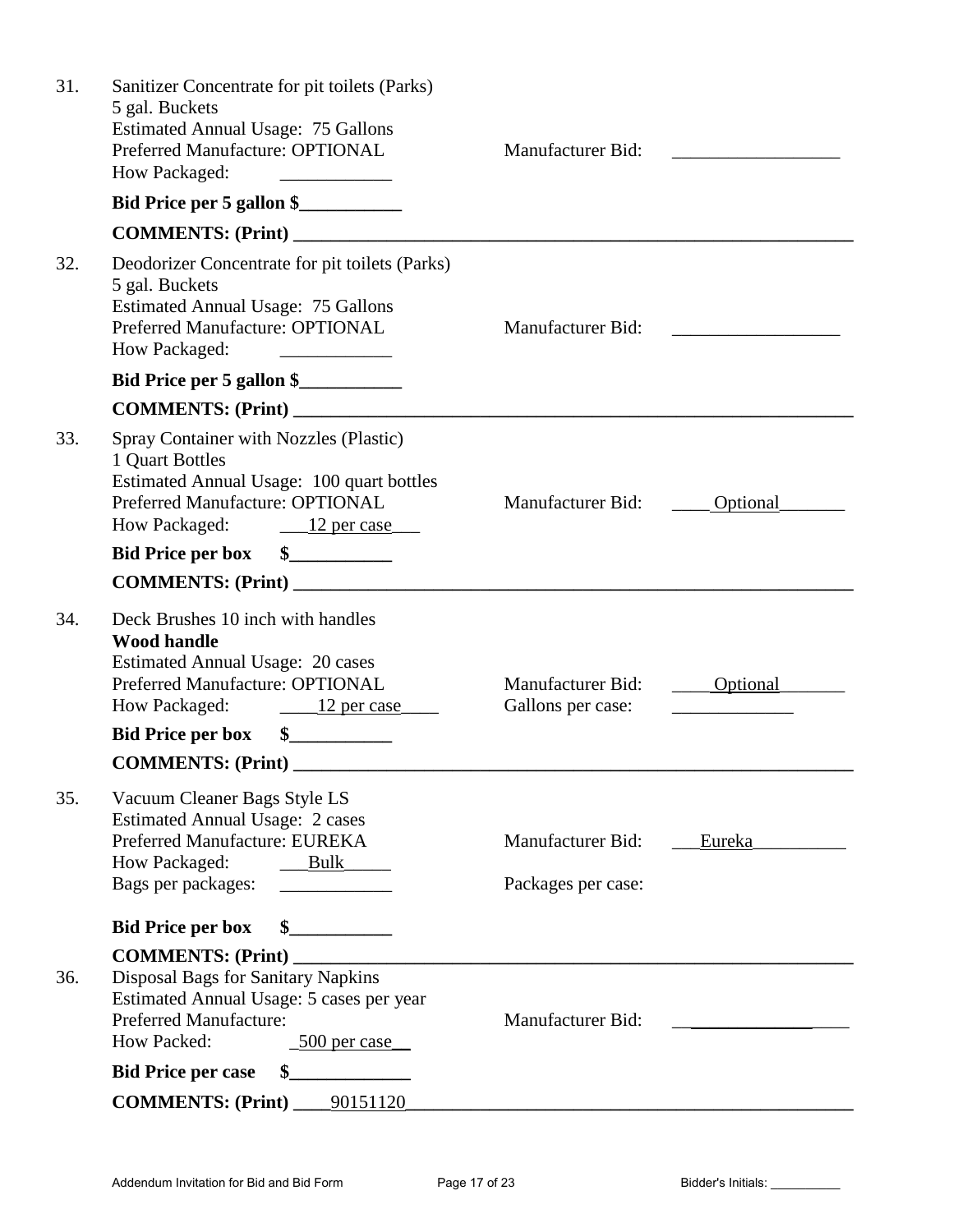| 37. | Non-alcohol Foaming Hand Sanitizer,<br><b>Estimated Annual Usage: 50 cases</b><br>Preferred Manufacture: SYMMETRY<br>How Packaged: $6/bx - 1250m1$ case                                                                                                                                                                                                                                                  | Manufacturer Bid:                                                                                                     |
|-----|----------------------------------------------------------------------------------------------------------------------------------------------------------------------------------------------------------------------------------------------------------------------------------------------------------------------------------------------------------------------------------------------------------|-----------------------------------------------------------------------------------------------------------------------|
|     | Bid Price per box \$                                                                                                                                                                                                                                                                                                                                                                                     |                                                                                                                       |
|     |                                                                                                                                                                                                                                                                                                                                                                                                          |                                                                                                                       |
| 38. | White Roll Towels, 1000 ft<br>Estimated Annual Usage: 120 cases<br>Preferred Manufacture: KIMBERLY CLARK #01000 Manufacturer Bid: _________________<br>How Packaged:<br>the company of the company of the                                                                                                                                                                                                |                                                                                                                       |
|     | Bid Price per box \$                                                                                                                                                                                                                                                                                                                                                                                     |                                                                                                                       |
|     |                                                                                                                                                                                                                                                                                                                                                                                                          |                                                                                                                       |
| 39. | Antibacterial Hand Soap, 1000ml bags, 6 bags per case<br><b>Estimated Annual Usage: 60 cases</b><br>Preferred Manufacture: KUTOL<br>How Packaged:<br><u> Albert III (1986)</u>                                                                                                                                                                                                                           | Manufacturer Bid: Manufacturer Bid:                                                                                   |
|     | Bid Price per box \$                                                                                                                                                                                                                                                                                                                                                                                     |                                                                                                                       |
|     | COMMENTS: (Print) _________68941_                                                                                                                                                                                                                                                                                                                                                                        | <u> 2001 - Jan Barbarat, prima din maso di massa di massa di massa di massa di massa di massa di massa di massa d</u> |
| 40. | Clorox Bleach, liquid, 5 gallons<br>Estimated Annual Usage: 30 -5 gallons<br>Preferred Manufacture: PROCTOR & GAMBLE<br>How Packaged:                                                                                                                                                                                                                                                                    | Manufacturer Bid:                                                                                                     |
|     | Bid Price per box \$                                                                                                                                                                                                                                                                                                                                                                                     |                                                                                                                       |
|     | <b>COMMENTS: (Print)</b> PG 41676                                                                                                                                                                                                                                                                                                                                                                        |                                                                                                                       |
| 41. | Downy Fabric Softener, liquid, 5 gallons<br>Estimated Annual Usage: 30 -5 gallons<br>Preferred Manufacture: PROCTOR & GAMBLE<br>How Packaged:                                                                                                                                                                                                                                                            | Manufacturer Bid:                                                                                                     |
|     | <b>Bid Price per box</b><br>$\frac{\S_{\frac{1}{2}}}{\S_{\frac{1}{2}}}{\S_{\frac{1}{2}}}{\S_{\frac{1}{2}}}{\S_{\frac{1}{2}}}{\S_{\frac{1}{2}}}{\S_{\frac{1}{2}}}{\S_{\frac{1}{2}}}{\S_{\frac{1}{2}}}{\S_{\frac{1}{2}}}{\S_{\frac{1}{2}}}{\S_{\frac{1}{2}}}{\S_{\frac{1}{2}}}{\S_{\frac{1}{2}}}{\S_{\frac{1}{2}}}{\S_{\frac{1}{2}}}{\S_{\frac{1}{2}}}{\S_{\frac{1}{2}}}{\S_{\frac{1}{2}}}{\S_{\frac{1}{2$ |                                                                                                                       |
|     | COMMENTS: (Print) PG 41675                                                                                                                                                                                                                                                                                                                                                                               |                                                                                                                       |
| 42. | Urinals Screen with Deodorizing Blocks                                                                                                                                                                                                                                                                                                                                                                   |                                                                                                                       |
|     | <b>Estimated Annual Usage: 20 cases</b><br><b>Preferred Manufacture:</b><br>How Packaged: 12 per case                                                                                                                                                                                                                                                                                                    | <b>Manufacturer Bid:</b>                                                                                              |
|     | <b>Bid Price per box</b><br>$\frac{1}{2}$                                                                                                                                                                                                                                                                                                                                                                |                                                                                                                       |
|     |                                                                                                                                                                                                                                                                                                                                                                                                          |                                                                                                                       |
|     |                                                                                                                                                                                                                                                                                                                                                                                                          |                                                                                                                       |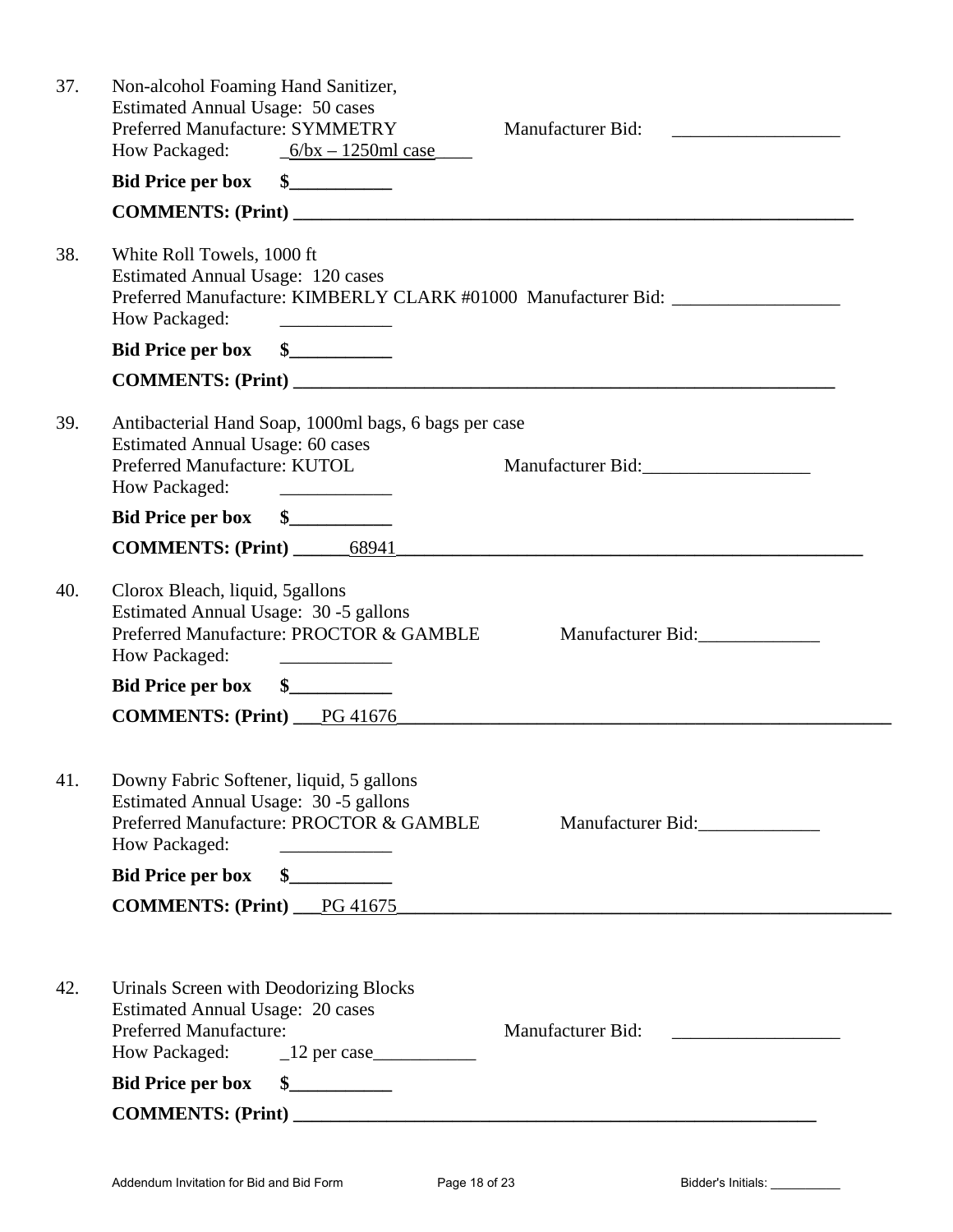| 43. | Dawn Dishwashing Detergent 24 oz bottles<br><b>Estimated Annual Usage: 10 cases</b><br><b>Preferred Manufacture:</b><br>How Packaged:<br><u> 2002 - John Stone, Amerikan bisa</u>                                                                                             | <b>Manufacturer Bid:</b> |
|-----|-------------------------------------------------------------------------------------------------------------------------------------------------------------------------------------------------------------------------------------------------------------------------------|--------------------------|
|     | Bid Price per box \$                                                                                                                                                                                                                                                          |                          |
|     |                                                                                                                                                                                                                                                                               |                          |
| 44. | Large Aerosol Disinfectant Can Deodorizer Spray 15.5 oz<br><b>Estimated Annual Usage: 15 cases</b><br><b>Preferred Manufacture:</b><br>How Packaged:<br><u> Alexandria de Alexandria de Alexandria de Alexandria de Alexandria de Alexandria de Alexandria de Alexandria </u> | <b>Manufacturer Bid:</b> |
|     | Bid Price per box \$                                                                                                                                                                                                                                                          |                          |
|     |                                                                                                                                                                                                                                                                               | COMMENTS: (Print)        |
| 45. | Lemon Pledge, 9.7 oz<br><b>Estimated Annual Usage: 30 cases</b><br><b>Preferred Manufacture:</b><br>How Packaged:                                                                                                                                                             | <b>Manufacturer Bid:</b> |
|     | Bid Price per box \$                                                                                                                                                                                                                                                          |                          |
|     |                                                                                                                                                                                                                                                                               |                          |
| 46. | Pinesole cleaner, 16 oz.<br><b>Estimated Annual Usage: 30 Cases</b><br><b>Preferred Manufacture:</b><br>How Packaged:<br><u> Alexandria de Alexandria de la pro</u>                                                                                                           | <b>Manufacturer Bid:</b> |
|     | $\frac{1}{2}$<br><b>Bid Price per box</b>                                                                                                                                                                                                                                     |                          |
|     |                                                                                                                                                                                                                                                                               |                          |
| 47. | Black trash bags, 60 gal<br><b>Estimated Annual Usage: 10 cases</b><br><b>Preferred Manufacture:</b><br>How Packaged:<br><u> 1989 - Johann Barnett, fransk politiker</u>                                                                                                      | Manufacturer Bid:        |
|     | <b>Bid Price per box</b><br>$\sim$                                                                                                                                                                                                                                            |                          |
|     | COMMENTS: (Print)                                                                                                                                                                                                                                                             |                          |
| 48. | Quickie scrub brush with handle<br><b>Estimated Annual Usage: 8 cases</b><br><b>Preferred Manufacture:</b><br>How Packaged:<br><b>Bid Price per box</b><br>$\sim$                                                                                                             | Manufacturer Bid:        |
|     |                                                                                                                                                                                                                                                                               |                          |
|     |                                                                                                                                                                                                                                                                               |                          |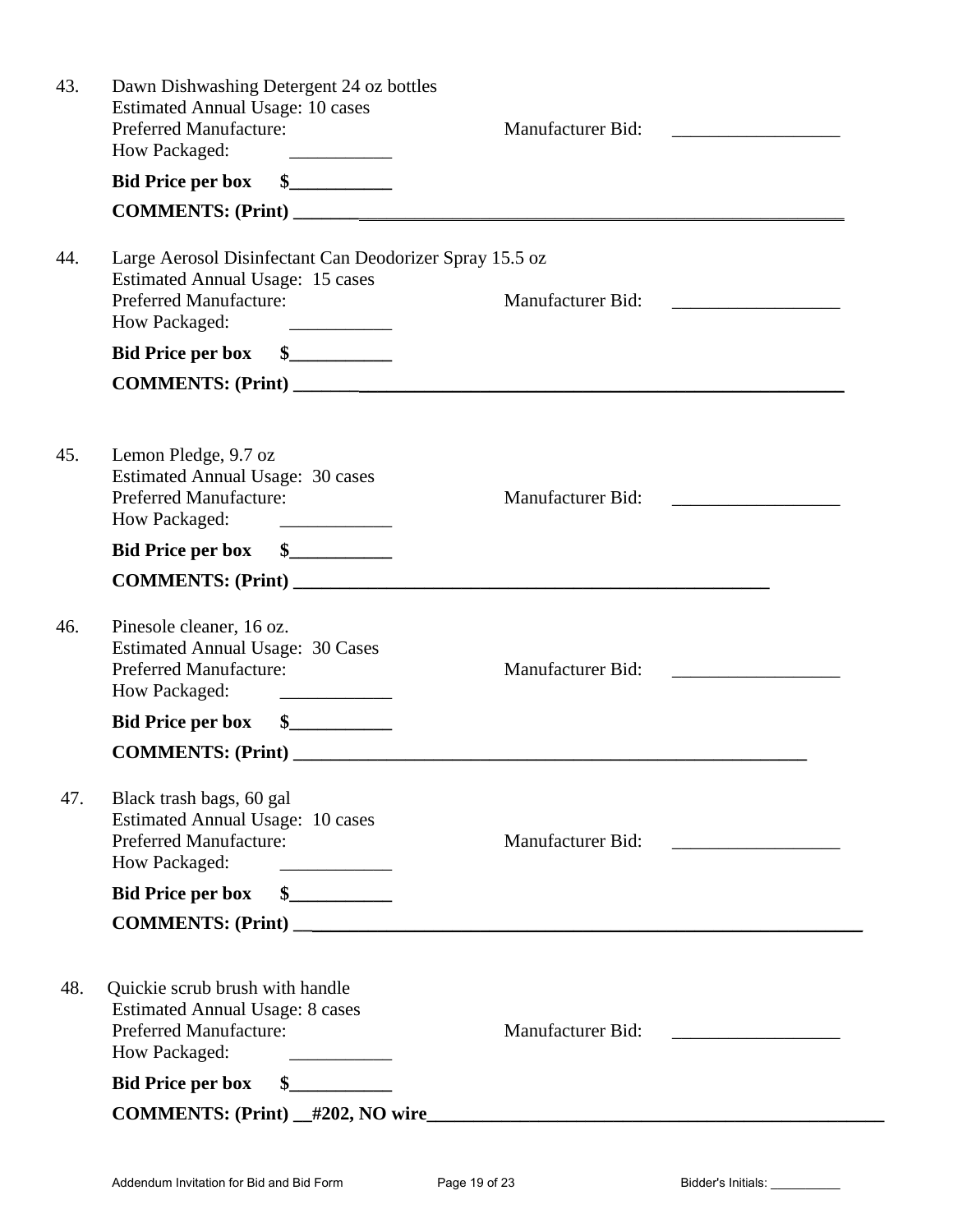| 49. | Old English, 16 oz.<br><b>Estimated Annual Usage: 15 cases</b><br>Preferred Manufacture:<br>How Packaged:<br><u> 1999 - Johann Barbara, martin a</u>                            | <b>Manufacturer Bid:</b>                                 |
|-----|---------------------------------------------------------------------------------------------------------------------------------------------------------------------------------|----------------------------------------------------------|
|     | $\frac{1}{2}$<br><b>Bid Price per box</b>                                                                                                                                       |                                                          |
|     |                                                                                                                                                                                 |                                                          |
| 50. | Spray glass cleaner, 19 oz cans<br><b>Estimated Annual Usage: 20 cases</b><br><b>Preferred Manufacture:</b><br>How Packaged:                                                    | Manufacturer Bid:<br><u> 1980 - Jan Barbarat, manala</u> |
|     | $\frac{1}{2}$<br><b>Bid Price per box</b>                                                                                                                                       |                                                          |
|     | COMMENTS: (Print)                                                                                                                                                               |                                                          |
| 51. | Lysol Toilet bowl cleaner, 24 oz.<br><b>Estimated Annual Usage: 8 cases</b><br><b>Preferred Manufacture:</b><br>How Packaged:<br><u> The Communication of the Communication</u> | <b>Manufacturer Bid:</b>                                 |
|     | $\sim$<br><b>Bid Price per box</b>                                                                                                                                              |                                                          |
|     | COMMENTS: (Print)                                                                                                                                                               |                                                          |
| 52. | <b>BIO</b> Conquerer<br><b>Estimated Annual Usage: 20 cases</b><br><b>Preferred Manufacture:</b><br>How Packaged:                                                               | Manufacturer Bid:                                        |
|     | <b>Bid Price per box</b>                                                                                                                                                        |                                                          |
|     | COMMENTS: (Print)                                                                                                                                                               |                                                          |
| 53. | Screw on mop handles<br>Estimated Annual Usage: 10 cases<br><b>Preferred Manufacture:</b>                                                                                       | <b>Manufacturer Bid:</b>                                 |
|     | <b>Bid Price per box</b>                                                                                                                                                        |                                                          |
|     | COMMENTS: (Print)                                                                                                                                                               |                                                          |
|     | 54. Dishwashing Detergent<br><b>Estimated Annual Usage: 12 cases</b><br><b>Preferred Manufacture:</b><br>How Packaged:<br><u> 1990 - John Barn Barn, amerikansk politiker</u>   | <b>Manufacturer Bid:</b>                                 |
|     | $\sim$<br><b>Bid Price per box</b>                                                                                                                                              |                                                          |
|     |                                                                                                                                                                                 |                                                          |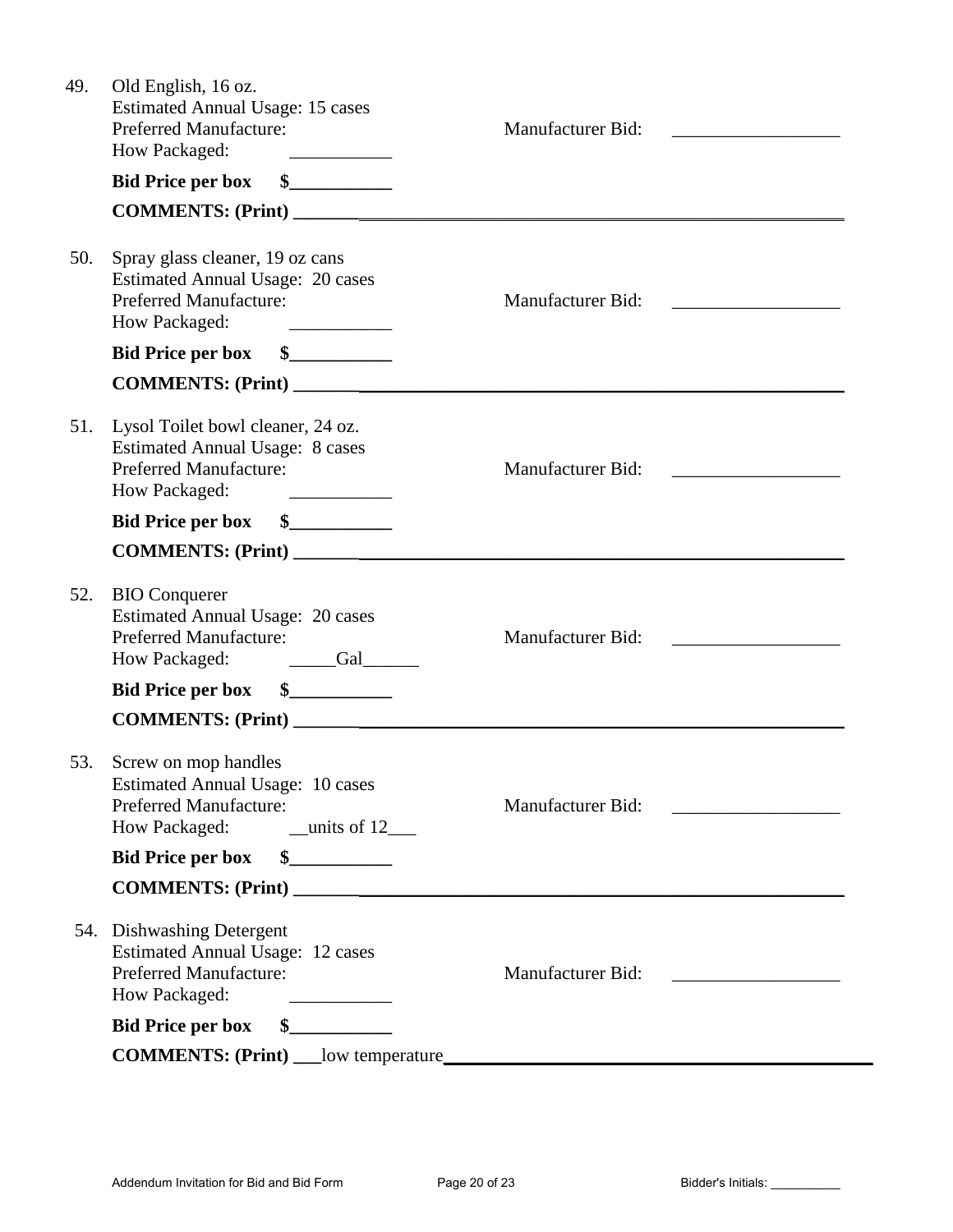| 55. Dishwashing sanitizer<br><b>Estimated Annual Usage: 10 cases</b><br><b>Preferred Manufacture:</b><br>How Packaged:<br><u> 1986 - Alexandria Alexandria III e ale</u>                                                                   | Manufacturer Bid:                                                                       |  |
|--------------------------------------------------------------------------------------------------------------------------------------------------------------------------------------------------------------------------------------------|-----------------------------------------------------------------------------------------|--|
| Bid Price per box \$                                                                                                                                                                                                                       |                                                                                         |  |
|                                                                                                                                                                                                                                            |                                                                                         |  |
| 56. Dishwashing rinse<br><b>Estimated Annual Usage: 10 cases</b><br><b>Preferred Manufacture:</b><br>How Packaged:<br><u> 1989 - Jan Stein Stein Stein Stein Stein Stein Stein Stein Stein Stein Stein Stein Stein Stein Stein Stein S</u> | Manufacturer Bid:                                                                       |  |
| Bid Price per box \$                                                                                                                                                                                                                       |                                                                                         |  |
|                                                                                                                                                                                                                                            |                                                                                         |  |
| 57. WW - Delimerhd<br><b>Estimated Annual Usage: 6 cases</b><br><b>Preferred Manufacture:</b><br>How Packaged:<br><u> 1989 - Andrea Barbara, poeta esp</u>                                                                                 | Manufacturer Bid:                                                                       |  |
| $\sim$<br><b>Bid Price per box</b>                                                                                                                                                                                                         |                                                                                         |  |
|                                                                                                                                                                                                                                            |                                                                                         |  |
| 58. Spic n Span 3- n-1 multisurface, glass, disinfectant cleaner<br><b>Estimated Annual Usage: 50 cases</b><br><b>Preferred Manufacture:</b><br>How Packaged: 2 x 1 Gal                                                                    | Manufacturer Bid:                                                                       |  |
| $\sim$<br><b>Bid Price per box</b>                                                                                                                                                                                                         |                                                                                         |  |
|                                                                                                                                                                                                                                            | <b>COMMENTS: (Print)</b> ___ PG32535 include wall dispenser____________________________ |  |
| 59. Comet cleaner with bleach<br><b>Estimated Annual Usage: 50 cases</b><br><b>Preferred Manufacture:</b><br>How Packaged: 2 x 1 Gal                                                                                                       | Manufacturer Bid:                                                                       |  |
| <b>Bid Price per box</b><br>$\frac{1}{2}$                                                                                                                                                                                                  |                                                                                         |  |
|                                                                                                                                                                                                                                            | COMMENTS: (Print) __ PG31641 include wall dispenser_____________________________        |  |
| 60. Febreze odor eliminator<br><b>Estimated Annual Usage: 50 cases</b><br>Preferred Manufacture:<br>How Packaged: 2 x 1 Gal                                                                                                                | Manufacturer Bid:                                                                       |  |
| <b>Bid Price per box</b><br>$\frac{1}{2}$                                                                                                                                                                                                  |                                                                                         |  |
| COMMENTS: (Print) __ PG38015 include wall dispenser _____________________________                                                                                                                                                          |                                                                                         |  |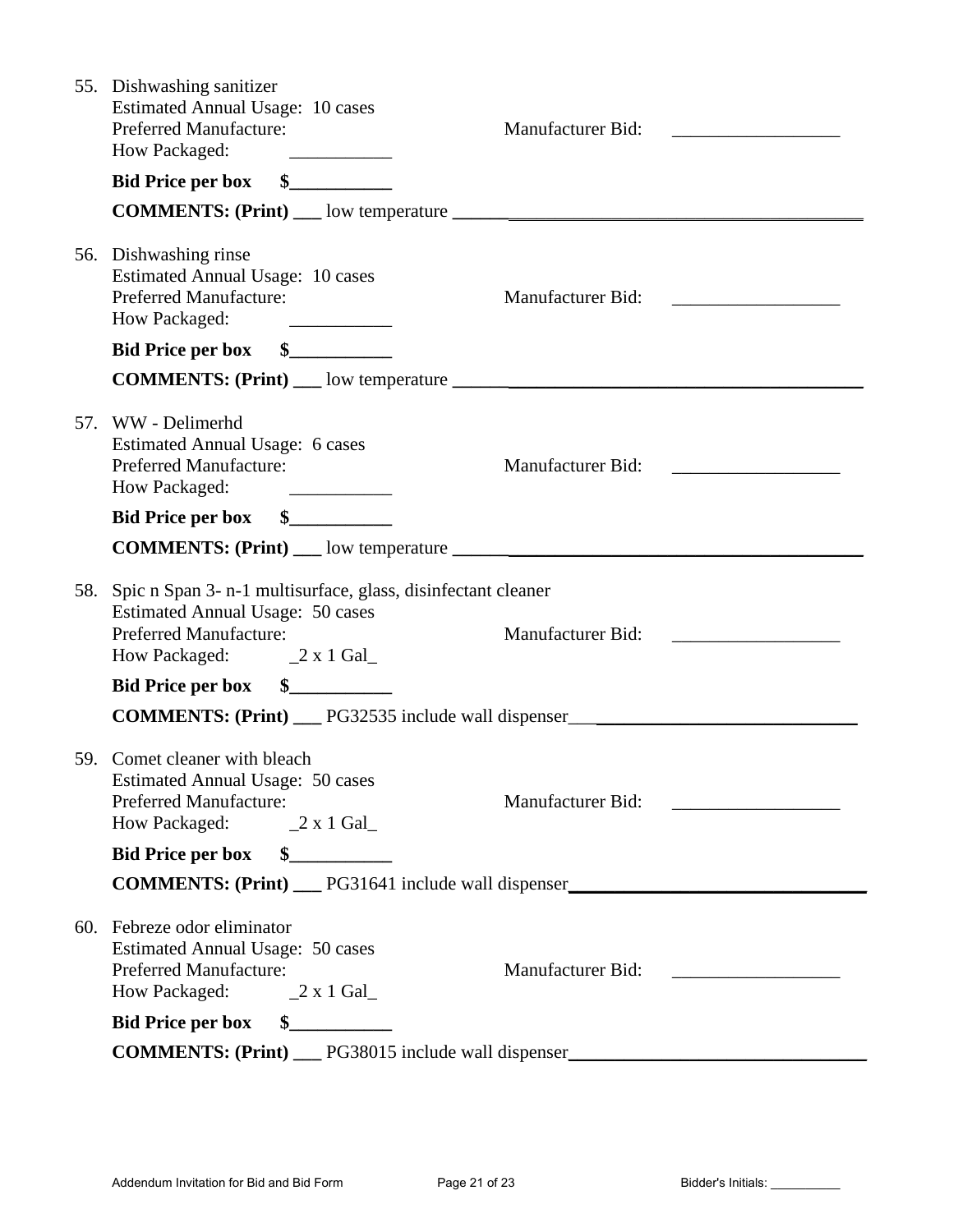| <b>COMMENTS: (Print)</b> __ PG39949 include wall dispenser                              |
|-----------------------------------------------------------------------------------------|
|                                                                                         |
|                                                                                         |
|                                                                                         |
|                                                                                         |
| <b>COMMENTS: (Print)</b> ___ #33. Include wall dispenser ______________________________ |
|                                                                                         |
|                                                                                         |
|                                                                                         |
|                                                                                         |